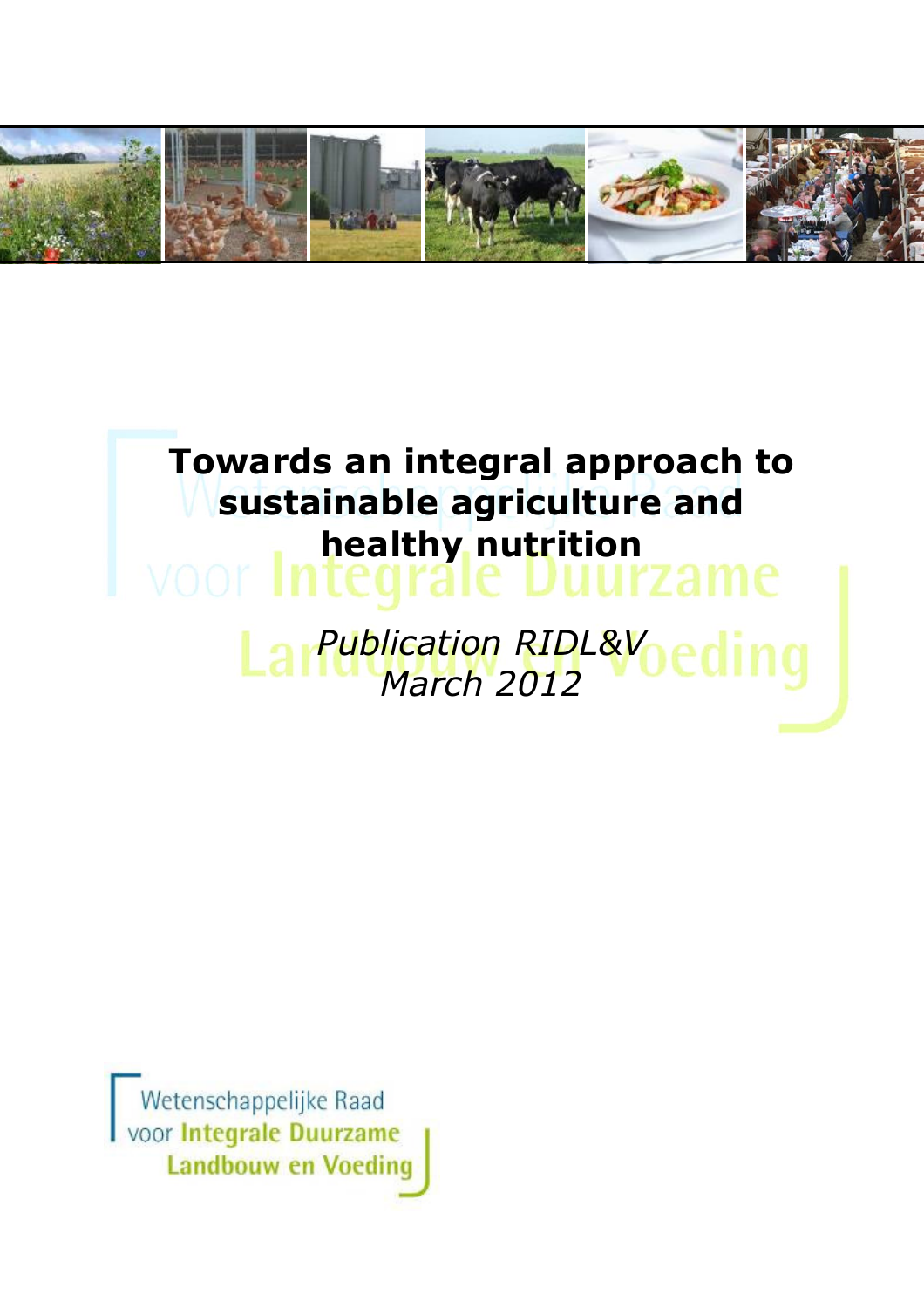# Towards an integral approach to sustainable agriculture and healthy nutrition

Vision of the Scientific Council for Integral Sustainable Agriculture and Nutrition

March 2012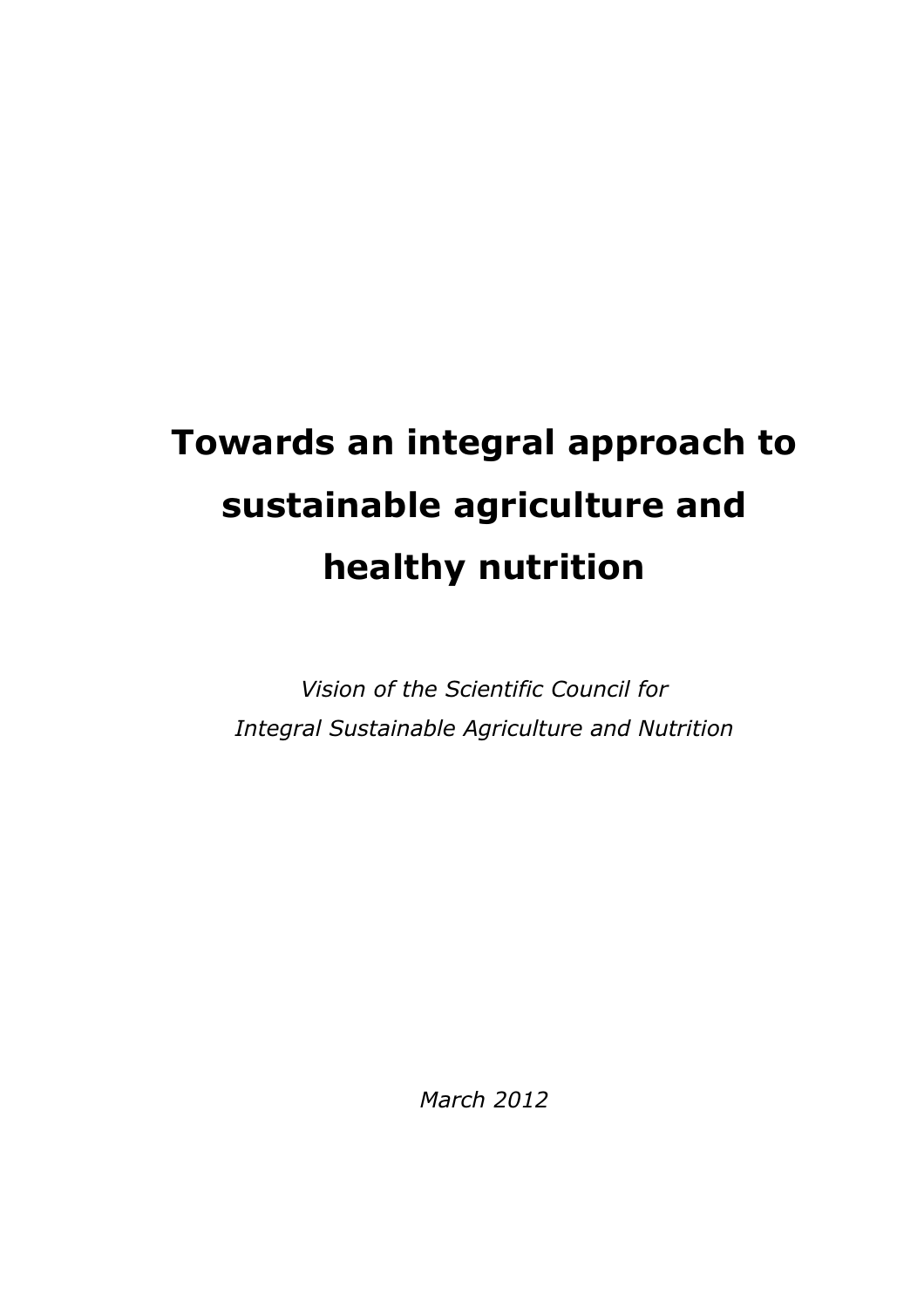The original Dutch version of this report is published by the Scientific Council for Integral Sustainable Agriculture and Nutrition December 2011.

The English translation has kindly been provided by Triodos Bank, The Netherlands. March, 2012.

Cover photographs: Louis Bolk Instituut, Fingerprint, Dick Boschloo

© Scientific Council for Integral Sustainable Agriculture and Nutrition May be cited provided the source is acknowledged

Refer to as: RIDL&V, 2012. Towards an integral approach to sustainable agriculture and healthy nutrition. www.ridlv.nl, 40 pages

Cofinanced by: Triodos Foundation

Contact address: INFO@RIDLV.NL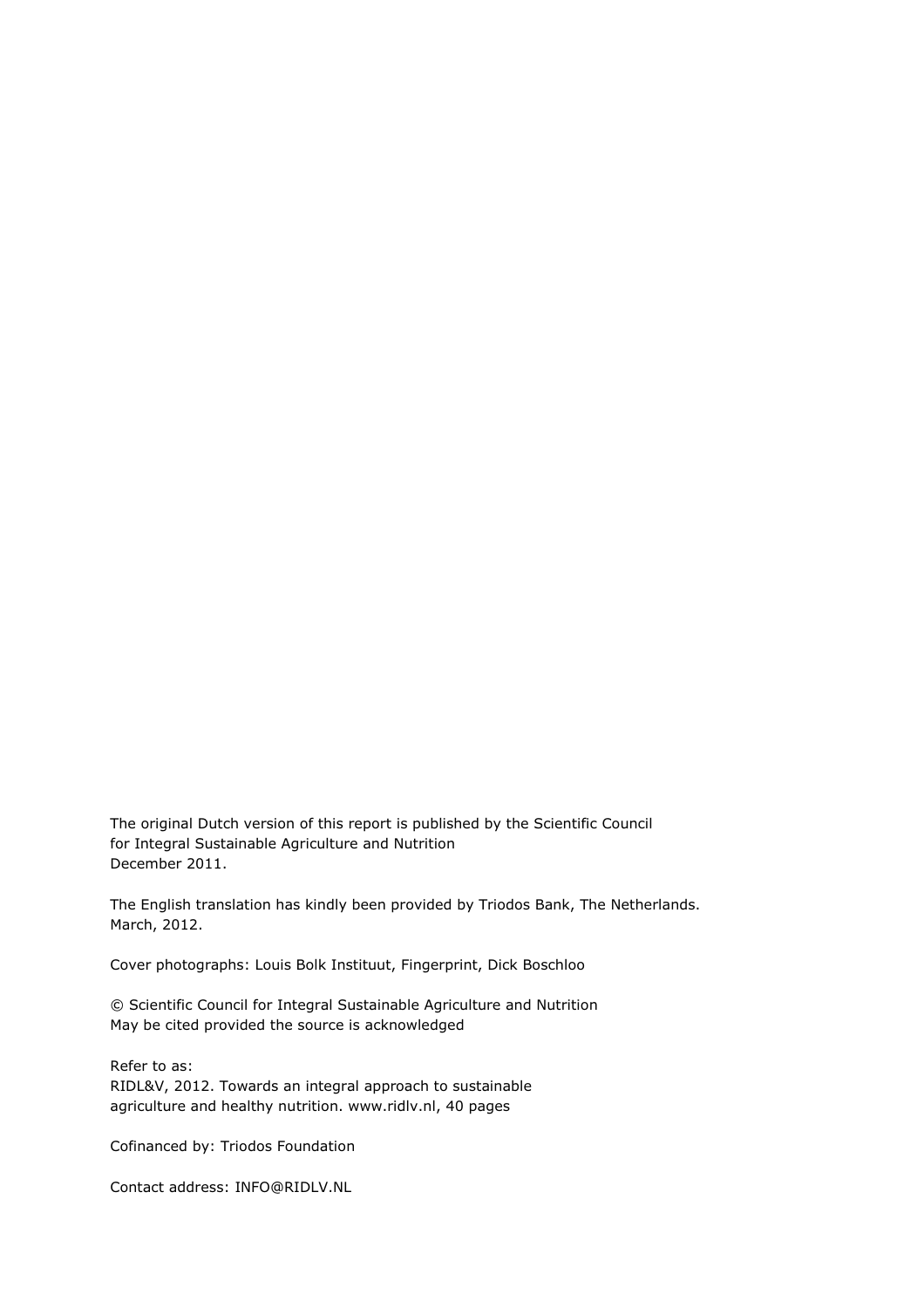### Foreword

This document is the first publication by the Scientific Council for Integral Sustainable Agriculture and Nutrition (RIDL&V). In this document, we present a new, integral vision on sustainable agriculture and healthy nutrition. We start by analysing the current, isolated approach to both issues. The vision concludes with a new research agenda.

Our vision is the result of concerns shared by the members of our Council. We are not only concerned about the limited scale of sustainable agriculture and often unhealthy nutrition, but also about the fact that these issues are generally approached in isolation. As a result, important relationships between the two remain poorly illuminated, and opportunities for synergy are lost. One current example is the excessive use of antibiotics in livestock farming. The result is a generation of antibiotic-resistant bacteria that has penetrated into our food and our hospitals.

The central element in the analysis by the Council is that unsustainable agriculture and unhealthy nutrition are, to a considerable extent, the consequence of disrupted ecological and social ties and relationships. It is crucial to repair and strengthen these relationships.

This document is primarily aimed at policy makers in the field of agriculture, nutrition and health, as well as politicians and scientists. Over the coming year, the Council intends to further expand on this vision in the form of a number of case studies.

We would like to express our gratitude to the following persons who commented on previous versions and/or supplied us with information: Emiel Elferink, Kees-Jaap Hin, Peter Leendertse, Carin Rougoor, Bert van Ruitenbeek, Frits van der Schans, Sjef Staps and Paul Struik.

March 2012,

Edith Lammerts van Bueren Chairperson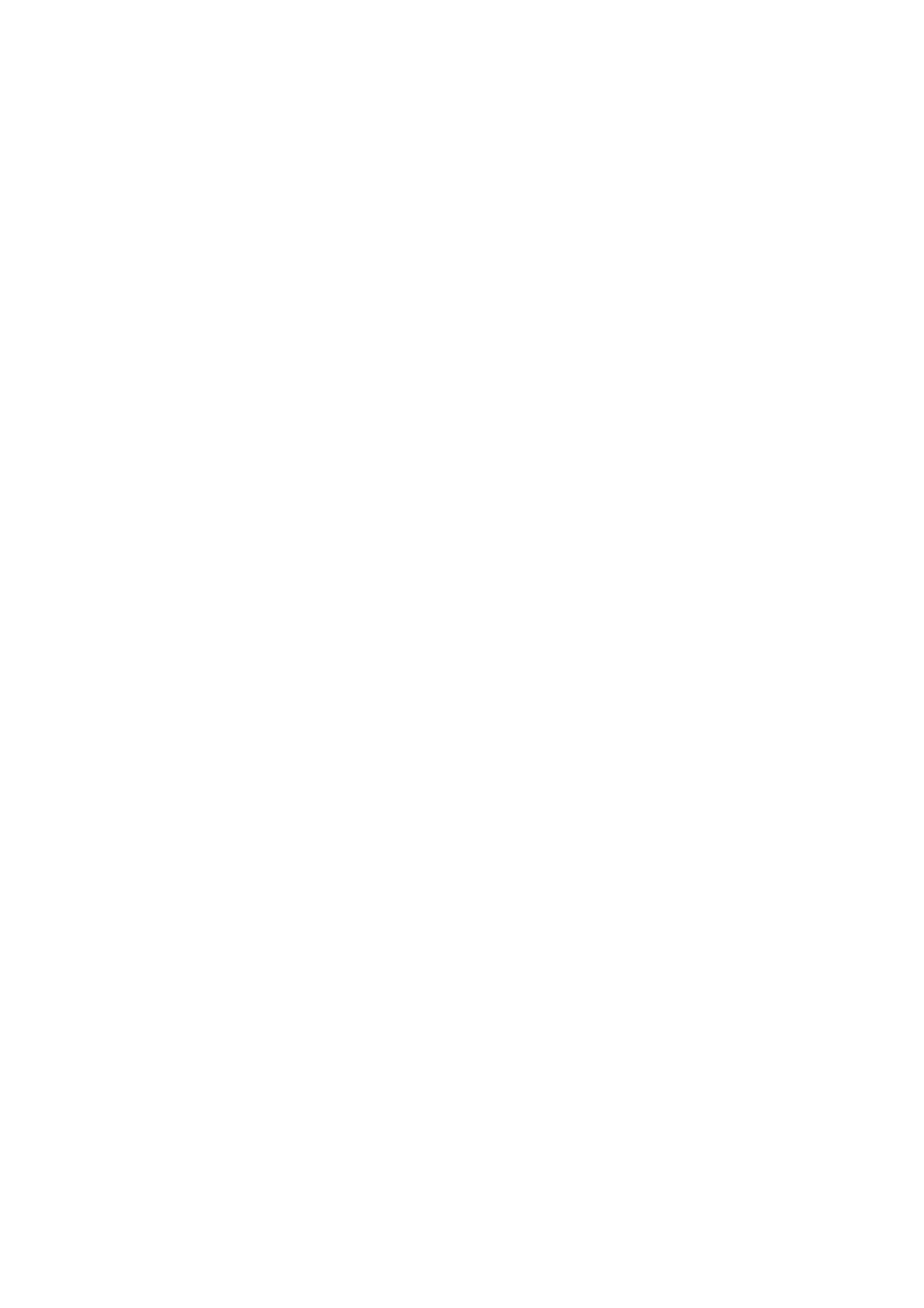# **Contents**

| Summary                                                              | 7  |
|----------------------------------------------------------------------|----|
| Unsustainable agriculture, unhealthy nutrition                       | 9  |
| Inhibiting factors                                                   | 10 |
| Integral vision                                                      | 18 |
| Objectives and resources of the Council                              | 27 |
| A research agenda for integral sustainable agriculture and nutrition | 28 |
|                                                                      |    |
| Appendices                                                           | 31 |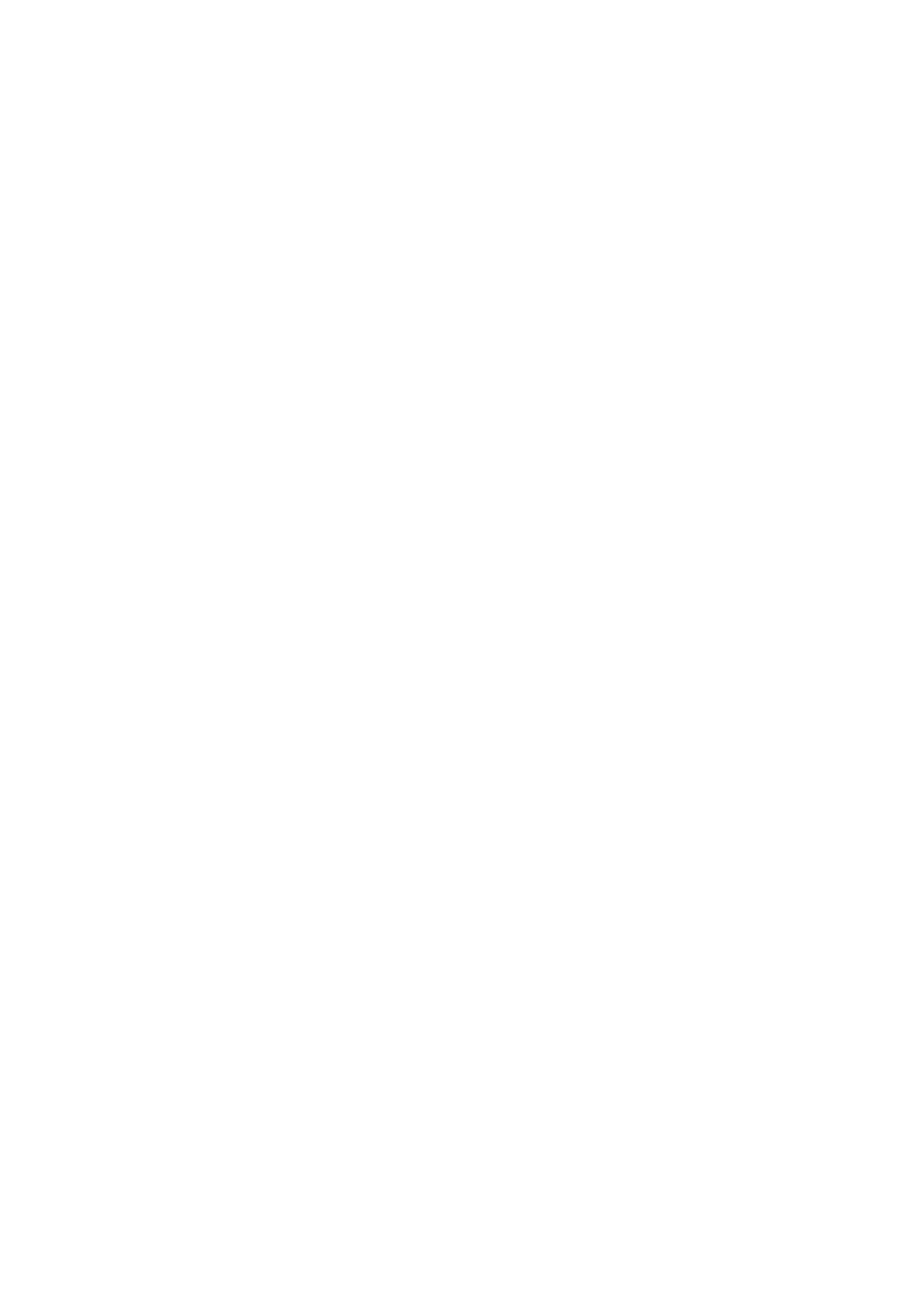### Summary

Sustainable agriculture and healthy nutrition are high on the social agenda. Work is now being done to face both challenges, often with measurable success. However, huge changes are still needed and some problems have even been exacerbated. Although agriculture and nutrition are closely linked, both issues are often dealt with in isolation. One example is how the recent proliferation of antibiotic-resistant bacteria in livestock farming has claimed victims in hospitals.

The problems facing agriculture and nutrition have a range of different causes. According to the Council for Integral Sustainable Agriculture and Nutrition there is one important but underexposed cause: to a large extent, food production has been removed from its ecological and social context. As a consequence, vital relationships and interactions have been lost. The **ecological** context of agriculture has been reduced to systems with disrupted cycles and low biodiversity, in which little self-regulation takes place. Such agricultural systems are highly dependent on external inputs of fertilisers, pesticides and veterinary medicines. In the **social** context of agriculture, the relationships between consumer and producer have for the most part been lost. The geographical distance between the two has increased, as has the number of links in the food production chain. Much of our food is processed, with the consequence of it becoming anonymous to the consumer. As a result, consumers feel little responsibility for the production methods and the agro-ecosystem. The same also applies to the intermediate links: each is specialised in its own part of the chain, without having a view of the chain as a whole. A system of 'organised irresponsibility' has been created. Although each link is attempting to make its own contribution more sustainable, the result will not necessarily be a sustainable chain.

According to the Council, there is an urgent need for an integral approach in three respects: a) social and ecological sustainability, b) all links of the chain and c) agriculture and nutrition. The central element is that food must once again be reconnected with visible ties to its ecological and social context, so that relationships and contexts can be re-established. A related consequence is that food production must be removed from its situation of anonymity, and once again acquire a face and an identity. Such a development is often simpler if food originates from your own region. The linear food chain must give way to a circular food cycle, whereby consumer and producer re-establish some form of communication with one another, and feel responsible for one another. This could result in increased ecological resilience and social support, risk reduction and spread, the recovery of nutrient cycles and an improved food quality as well as food culture..

Both at local level and in a number of chains, steps are already being taken in this direction. The Council wishes to encourage these developments. Because any such change will require new insight and knowledge, as its first step, the Council has drawn up a research agenda in respect of the recovery of agro-ecological, social and societal relationships.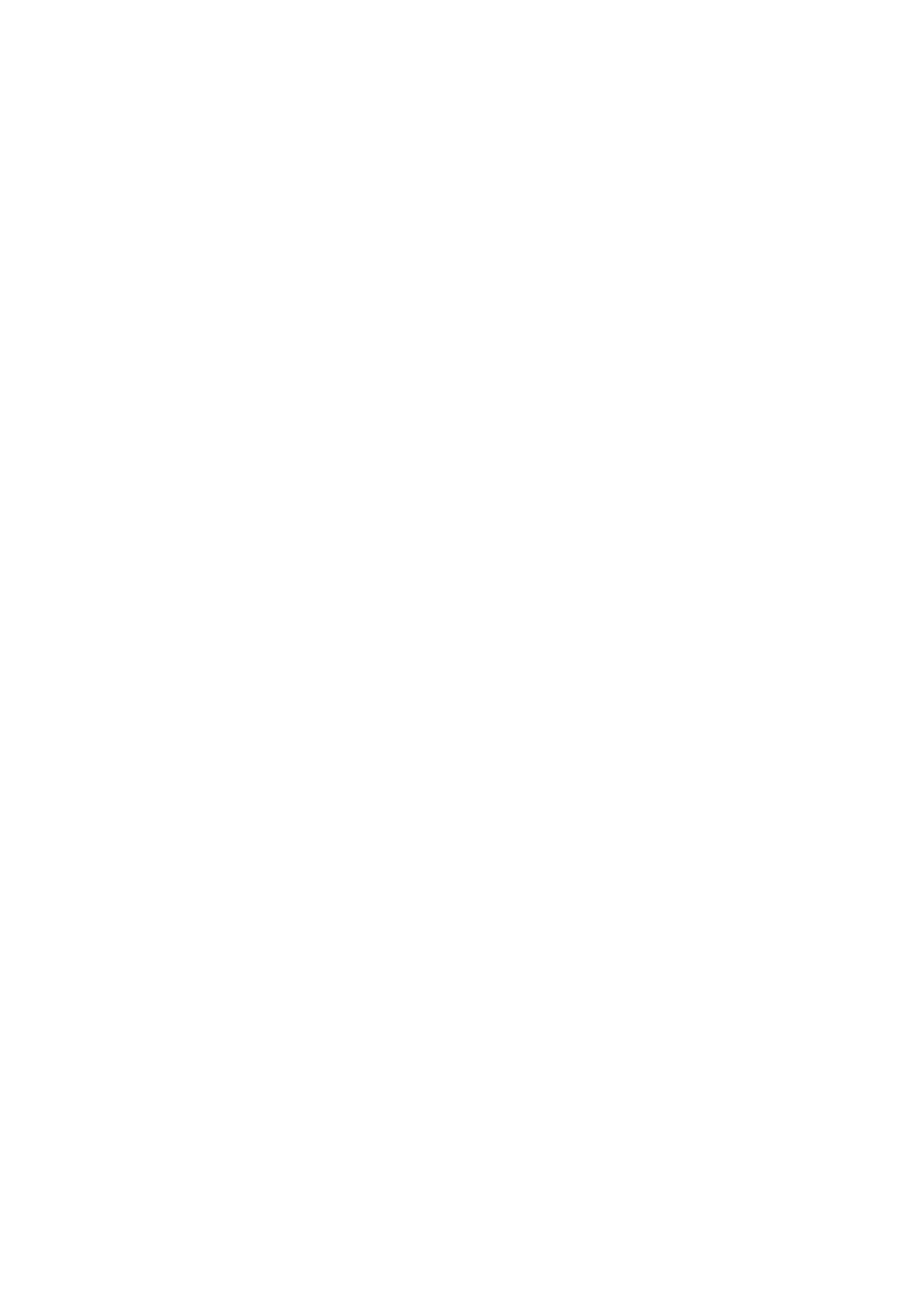### Unsustainable agriculture, unhealthy nutrition

Sustainable agriculture and healthy nutrition are high on the social agenda. Nonetheless, a wide gap still exists between food and society. More people are eating unhealthily – too many "fast" carbohydrates, saturated fats – and partly as a consequence thereof are suffering from obesity and the related diabetes, cardiovascular disorders and other chronic diseases.<sup>1</sup> In the US, 6 out of the 10 major causes of death are related to dietary factors.<sup>2</sup> At the same time, the remarkable phenomenon has emerged that overfed people are increasingly *underfed* in terms of micronutrients.<sup>3</sup>

The same applies to the agro-ecosystem: on the one hand it is being overfed with nitrogen, phosphate and pesticides, while at the same time, the soil is often "underfed" in terms of organic matter and certain micronutrients, such as selenium. In several European countries, the organic matter content of the soil has declined over the past decades.<sup>4</sup> Deficiencies of micronutrients also lead to a reduction in product quality.

On a global scale, agriculture is contributing to climate change. Livestock farming in particular produces large volumes of greenhouse gases – in particular methane, nitrous oxide and carbon dioxide. At the same time, agriculture is imposing ever greater demands on rapidly-disappearing natural resources. Fresh water is becoming scarce in an increasing number of regions. Use of fossil-based fuel energy – direct use on the farm as well as indirect use via artificial fertilisers and animal feeds – is high. As organic matter, also biodiversity in agro-ecosystems is in decline, both in the soil and above ground. The variation of crop and livestock species and varieties – and hence the variation in food – is also shrinking. It is expected that global stocks of phosphate and zinc will start to become scarce in this century. All these problems of scarcity are being further increased by the increase of crops grown for energy production. In the tropics, the area of farmland is still expanding at the expense of nature habitats, above all the savannah and rainforests of South America. This is partly being undertaken for soybean production for Dutch livestock. Much work has been done on all of these problems and still continues. Major progress has been achieved in a number of areas, such as pesticides, fertilisers, ammonia and animal

i<br>I

 $<sup>1</sup>$  Even in the slums of India, chronic diseases (in particular cardiovascular disease and cancer) are by far</sup> the most important causes of death among adults (infectious diseases are most important among young children). See: Suman Kanungo 2010. Use of verbal autopsy to determine mortality patterns in an urban slum in Kolkata, India. Bull. World Health Organ. 88: 667–674 | doi:10.2471/BLT.09.073742. It should be noted, however, that these diseases are not all food-related, but also show links to exercise and age.

<sup>&</sup>lt;sup>2</sup> See also http://www.health.ny.gov/prevention/nutrition/ en: G. Danaei et al. 2009. The Preventable Causes of Death in the United States: Comparative Risk Assessment of Dietary, Lifestyle, and Metabolic Risk Factors. PLoS Med 6(4): e1000058. doi:10.1371/journal.pmed.1000058

 $3$  One hypothesis that could help explain this, is that if the body identifies a shortage of a particular micronutrient, it can issue stimuli to continue eating. There are also indications that some shortages can cause cancer. The phenomenon that many foodstuffs, including soft drinks are low in nutrients can be viewed as the food equivalent of inflation. See: M. Pollan 2009. In defense of food. We take in more macronutrients than enough. In 1960, for example, the Dutch population consumed 23 kg of protein, while we only require 18 kg. In 2007, consumption had in fact risen to more than 30 kg per year, 60% of which animal protein. See: Wageningen World 2011, no 2, p. 36.

<sup>4</sup> In the Netherlands, the decline in soil organic matter was observed in the 1980s and 90s on numerous plots of sandy soils. See: M. Hanegraaf et al. 2009. Trends in soil organic matter contents in Dutch grasslands and maize fields on sandy soils. European J. Soil Science 60: 213-222. The continuous cultivation of maize has proven to be particularly harmful.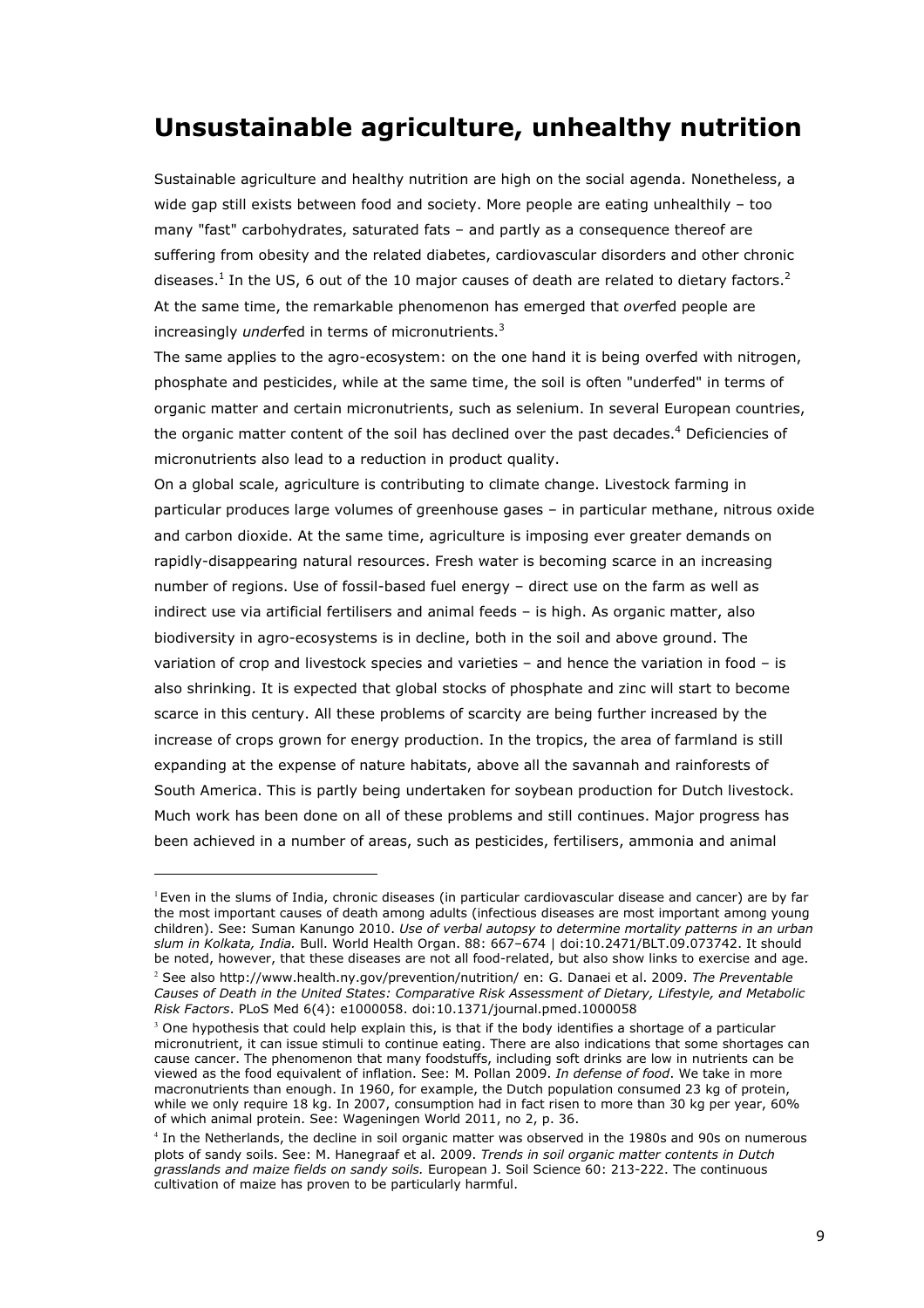welfare. Progress is no longer restricted to niche markets such as organic, local produce and Fair Trade.

For example, coffee with the Utz Certified label has become mainstream in Dutch supermarkets. Companies such as Unilever and Albert Heijn are taking steps towards sustainability across their full product range and the entire chain. For its entire range, Unilever has formulated ambitious targets in terms of social and ecological sustainability for 2020.

In the meantime, however, the problems remain considerable and in certain cases have even increased. For example, the use of antibiotics in Dutch livestock farming has exploded over the past decade. This has led to a spread of resistant bacteria that represent a major risk to livestock, livestock farmers and public health, right through to hospitals – because these bacteria can no longer be countered. The Dutch livestock and meat sector have also recently recognised that this situation has become untenable.<sup>5</sup>

## Inhibiting factors

What are the causes of these problems? One primary cause is that our food production has been removed from its ecological and social context.

More specifically, crops and livestock have been removed from the context of the ecosystem, nutrients from the context of food, food from the context of eating patterns and eating patterns from the context of lifestyle.<sup>6</sup> As a consequence, relationships and connections have been lost, and consumer and producer feel hardly responsible for one another.

This multifaceted reduction, isolation and alienation process can be explained by 11 factors:

1. Simplification of the agro-ecosystem

Agriculture is by definition a simplification of the agro-ecosystem in that farmers promote one or a small number of species, while at the same time reducing or eliminating the majority of other species. In many practices, however, this simplification has gone far beyond what is necessary and effective. The range of varieties has been severely narrowed. Crops and livestock are often bred for high production exclusively, at the expense of their natural resistance. The system also features ever-decreasing numbers of species of wild plants, animals and microorganisms, and as a consequence

 $5$  In the Netherlands, stakeholders in the food chain, including supermarkets, have signed the Den Bosch Covenant, in which they agreed to massively reduce the use of antibiotics starting in 2012. Alle vlees duurzaam in 2020 [All meat sustainable by 2020]. Report of the Van Doorn Committee, September 2011. Meat conglomerate Vion has now decided to no longer purchase livestock treated with 3rd and 4th-generation antibiotics, which are the types that should be used most sparingly.

<sup>6</sup> The last three contexts were identified by the American Professor Marion Nestle in Food Politics (2002). In respect of genetic modification, we can add a fifth context to the list: genes have been isolated from their genomic context, and inserted at random in another biological context, "foreign" to them, while science still has little or no knowledge of the numerous and complex interactions between genes.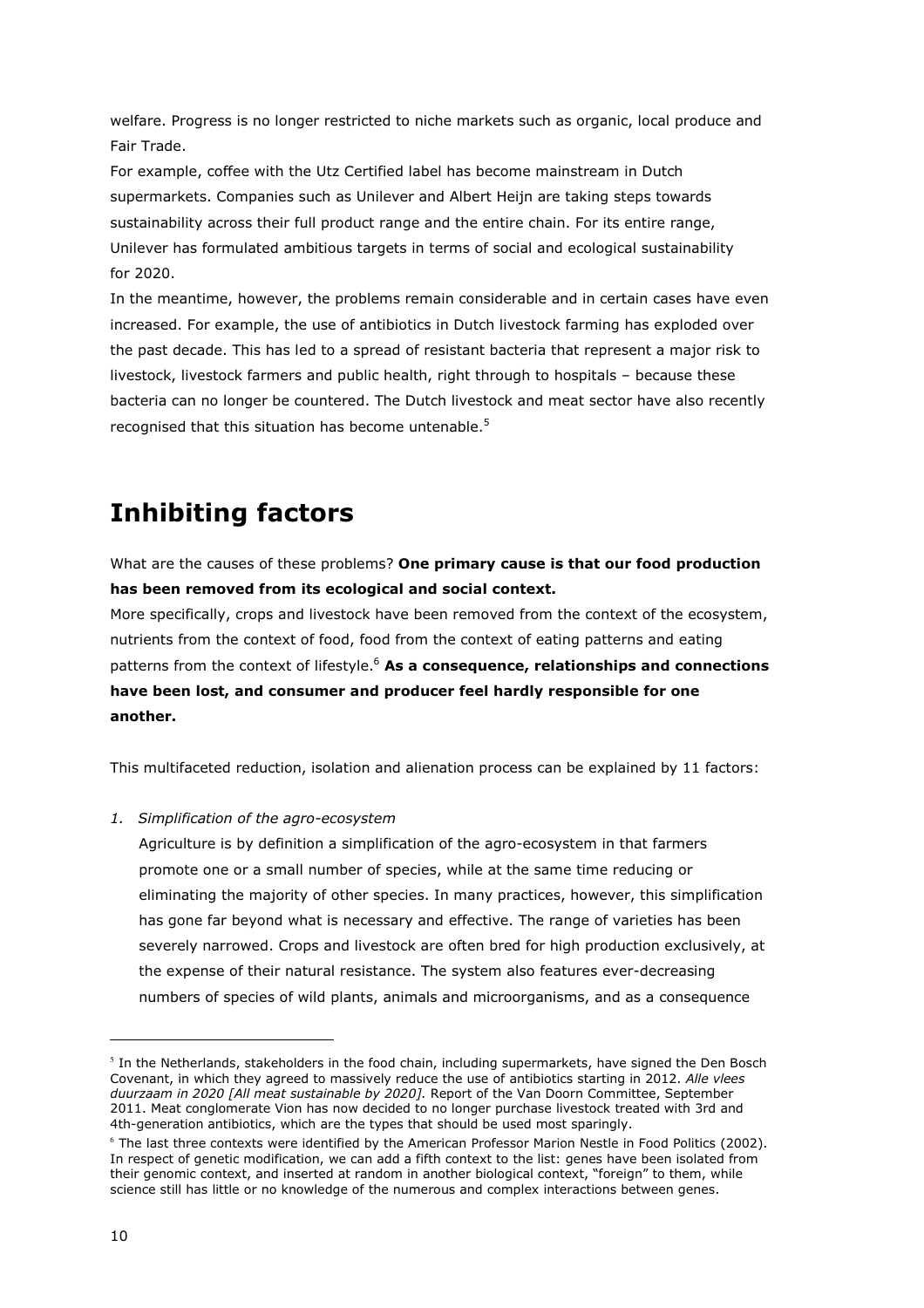an ever-decreasing number of relationships between species. As a result, numerous natural mechanisms for self-regulation have been lost. These have been replaced by synthetic inputs such as artificial fertilisers, pesticides and veterinary medicines, including antibiotics. These agents subsequently often lead to the further elimination of natural mechanisms.

Overall the agro-ecosystem has become heavily dependent on industry. The reduction in biodiversity has also been at the expense of the variety and hence the health of our food. In the United States, just four crops – maize, wheat, rice and soybean – are directly or indirectly responsible for two-thirds of the number of calories consumed by the population. In addition, the relationship between the farmer and his livestock has been narrowed as a result of economies of scale. Farm animals have increasingly become objects.

#### 2. Increased separation and alienation between the links in the food chain

This alienation is the consequence of far-reaching specialisation, globalisation, and lack of transparency. Far-reaching specialisation has meant that the production process has largely been dissected into individual links. For example, large sections of the chain have been industrialised. The stakeholders involved feel responsible for their own link, but not for the entire chain. The majority of players attempt to achieve optimisation within their own link or section, not between links and sections. As a consequence, specialisation has reached a level where it has become counterproductive.

Globalisation has further increased the separation between producer and consumer. That too has negatively influenced the mutual sense of responsibility.

Lack of transparency has even further undermined the sense of responsibility. Why should I feel responsible for something of which I have no knowledge or for somebody whom I do not know? Most food has become anonymous. This is the result of industrialisation, economies of scale – also in the retail sector<sup>7</sup> - and an increasing number of processing stages.<sup>8</sup> We have little or no idea of the origin and production methods and as a result no longer feel any shared responsibility for the sustainability, let alone a willingness to pay more or to consume less. We have little idea of how farmers treat their animals. The fact that beans from Egypt, roses from Kenya and asparagus from Peru are produced at the expense of the local water supply and food production

i<br>I

<sup>7</sup> The policy of large supermarkets to sell ever more products under their own private label has further undermined the recognisability of food. Private-label products must after all be interchangeable; their origin and identity should not be visible. A remarkable success in the Netherlands is that suppliers of eggs from the recently developed, animal-friendly Rondeel farm type in the Netherlands have maintained their identity. This is even reflected in the round shape of the egg box.

<sup>&</sup>lt;sup>8</sup> Processing is very often not in the best interests of the nutritional value of the product. The most valuable grain components of white bread (and even much brown bread) have been removed, and this bread above all now contains rapidly-digestible and therefore fattening carbohydrates. The same applies to white rice. The addition of vitamins need also not represent an improvement, because outside their natural context, vitamins are often not healthy. For example, for the sake of shelf life, the food industry often removes components that contain omega-3 fatty acids. This is one reason why the relationship between omega-3 and omega-6 fatty acids in our food has become out of sync. The low point in the history of processing was the conversion of liquid vegetable fatty acids into solid fatty acids - so-called trans fatty acids – in margarine. Trans fats cause heart failure and have since been silently removed from margarine.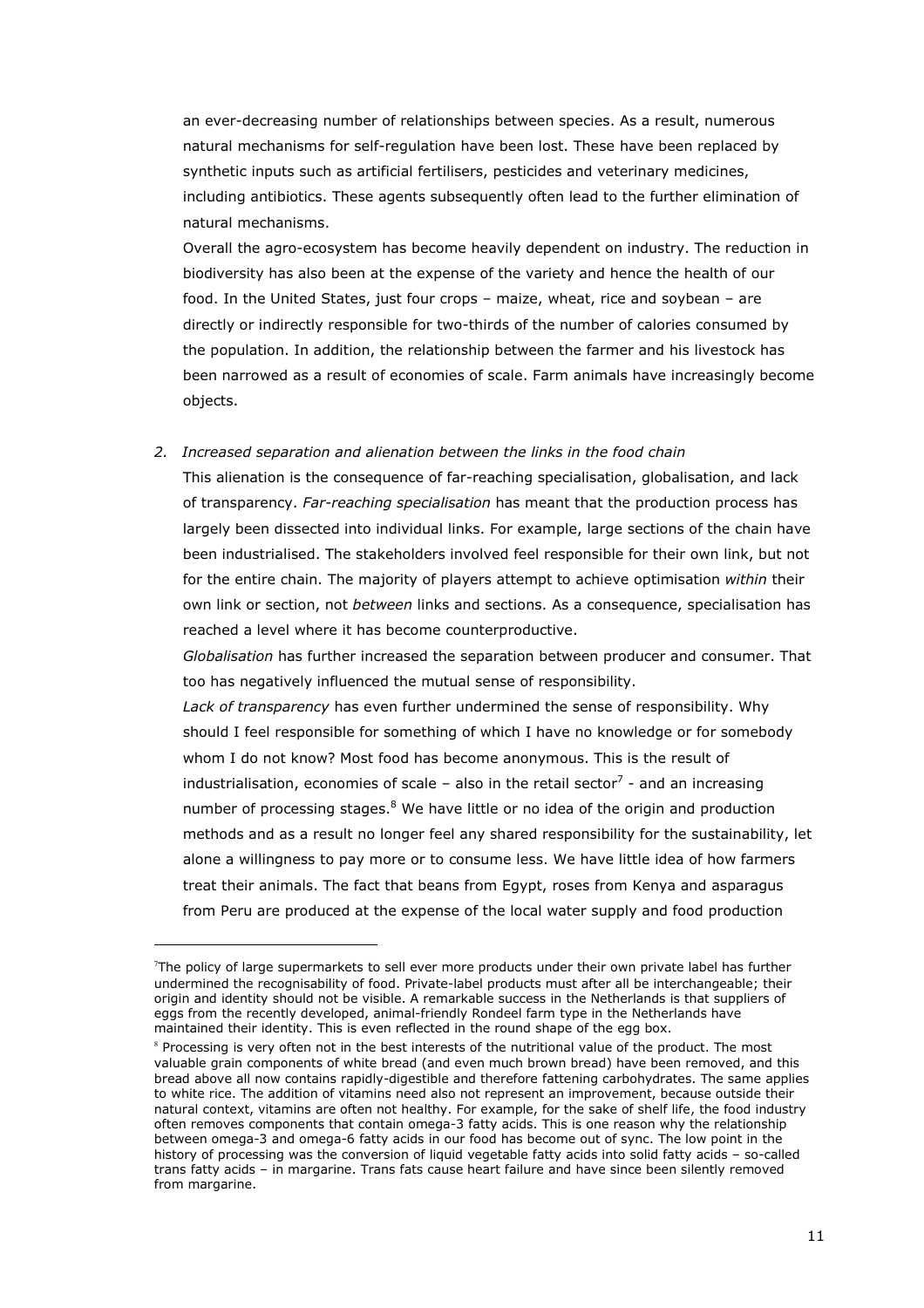remain beyond our horizon. The producers and retailers in turn pass responsibility to the consumer who "simply wants the cheapest possible product". In the same way, European livestock farmers barely recognise that forests and savannah in the South are being destroyed to supply the animal feed they purchase. For the livestock farmer, these developments are "out of sight, out of mind". As a consequence, problems are transferred elsewhere, beyond the horizon of the manufacturer and the consumer.<sup>9</sup> We could almost use the term "organised ignorance and irresponsibility".<sup>10</sup>

#### 3. Increased separation between farmer and policy

Agricultural policy and environmental policy are to a large extent drawn up in Brussels, far from the average European farmer. Even the Dutch government is less well informed on farming practice than it used to be, partly due to privatisation of its extension service. Supervision is often replaced by excessively-detailed regulations. Several years ago, for example, Dutch farmers wishing to plough deeper than 40 cm were required to apply for a permit.<sup>11</sup> In addition, rules for the capture and cleaning of waste water have also been applied to condensation water draining from the evaporation unit of the cooling installation, during the cooling process. This water consists of water particles extracted from the air, and as such is as pure as can be. Finally, there are a number of different grant-awarding schemes, but even those sometimes have a discouraging effect.<sup>12</sup> The result is an aversion among farmers to government and environmental policy.

4. A market economy in which external costs are barely, if at all, included in the price. If external costs are not included in the price, competition almost inevitably leads to ecological and social damage. Although the EU is operating an ever-better system of

<sup>9</sup> Another side effect of globalisation is that an increasing number of plants, animals and microorganisms from other continents are being deliberately or accidentally introduced. With increasing regularity, this is leading to harmful bio-invasions. See: W. van der Weijden, R. Leewis and P. Bol 2007. Biological globalisation - Bio-invasions and their impacts on nature, the economy and public health. A classic example is the Phytophthora disease, imported into Europe in 1846 or earlier, probably on seed potatoes from Mexico. The consequence was an epidemic of potato blight that caused tremendous damage in northwestern Europe, above all in Ireland. Even today, Phytophthora is still the number-one target for pesticide use in the Netherlands. A recent example of a bio-invasion is the antibiotic-resistant EHEC bacteria in Germany and France in 2011, which originated from a batch of contaminated fenugreek seeds from Egypt. A number of other of these unintentional imports include the potato cyst nematode, Colorado beetle, white fly and bluetongue disease.

 $10$  This term was employed in 2010 in the Dutch manifesto Pleidooi voor een duurzame veehouderij – einde aan de georganiseerde onverantwoordelijkheid [Call for sustainable livestock farming – an end to organised irresponsibility] issued by a large number of professors. http://www.duurzameveeteelt.nl/

 $<sup>11</sup>$  The maximum depth was subsequently increased to 50 cm, under pressure from the Dutch parliament.</sup>

 $12$  Example 1: the Dutch MIA/VaMil scheme intended to encourage environmental investments by tax savings. As part of the scheme, such detailed conditions are imposed that very few environmental investments are in fact eligible. In addition, thanks to the investment, farmers make little or no profit, meaning that little or no further tax deduction is possible. Example 2: the subsidy scheme for sustainable sheds. There is far more interest in this subsidy scheme in practice than budget available. Solution: the drawing of lots! A highly discouraging choice. It would be better to slightly reduce the subsidy or reserve its payment for the best option. Example 3: the granting of innovation subsidies, but only for the knowledge component, not for the hardware. Any innovating farmer has often spent a great deal of time elaborating a good idea, but the construction of a prototype machine is extremely expensive because it is a tailor-made product and not mass-produced. The farmer is allowed to hire engineers to write the costly report, but is not able to call on the local mechanisation company to build a prototype. In addition, engineers often subsequently submit claims for the patent rights.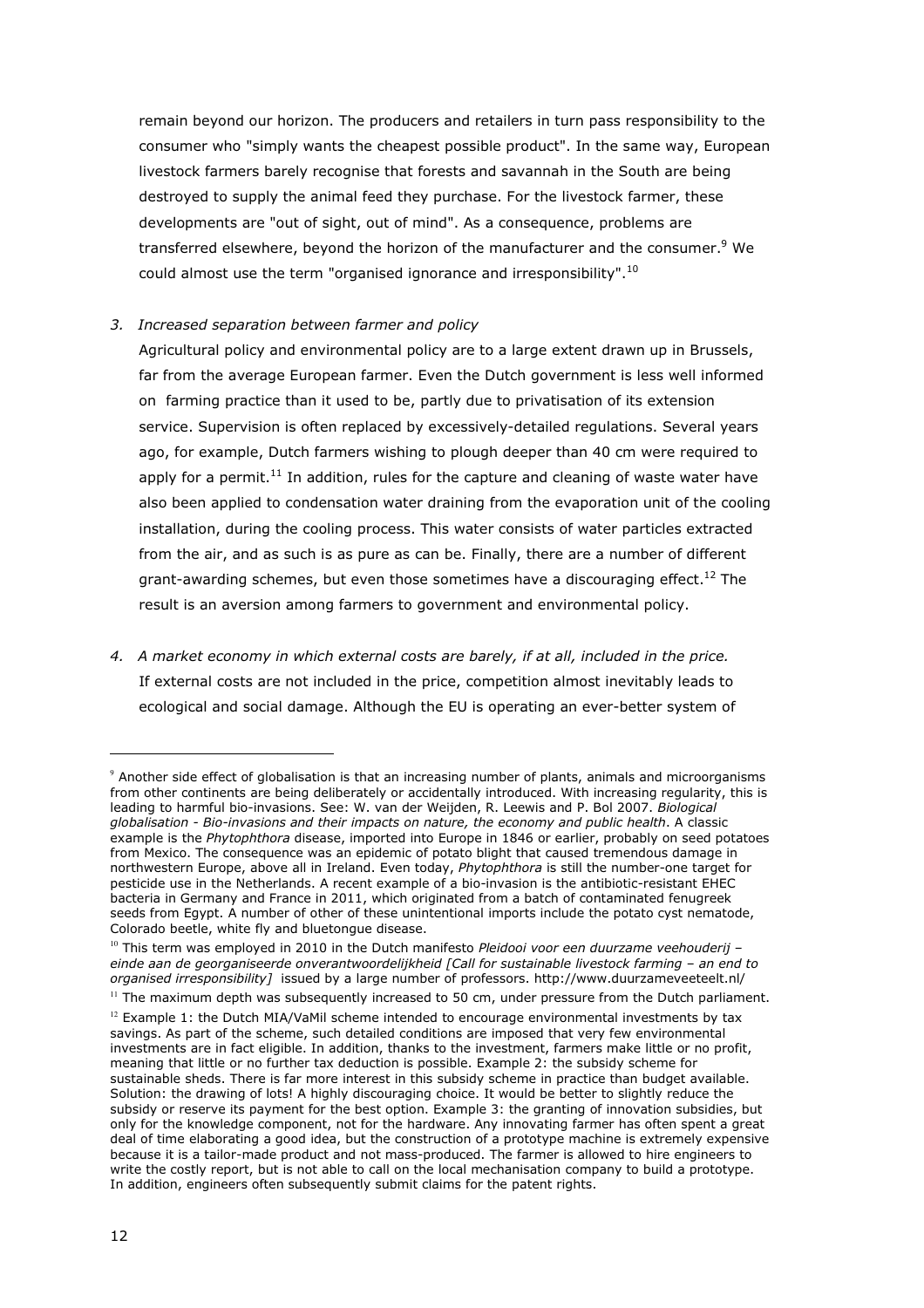environmental standards and social standards, these do not cover all external costs (for example not the costs for the emission of greenhouse gases) nor do they apply to products imported from elsewhere, such as soybean.<sup>13</sup> As a result, liberalisation of the agricultural and trading policy has time and again threatened to result in a race to the bottom. In addition, liberalisation has resulted in ever-larger markets, dominated by everlarger players who are capable of dictating low prices to their suppliers – prices at which sustainable production is not possible any longer. To put it in a broader context, ecological sustainability only has a chance of success if combined with social sustainability.

#### 5. Reduced level of environmental ambition within the Dutch government

Whereas in 1990 the Netherlands was a European leader in environmental and nature policy, the ultimate wisdom in the Dutch government today is the level playing field. Any "head" poking above the parapet of European environmental and nature policy is quickly mown down. As a consequence, the Netherlands has slumped on the international rankings of environmental performance.<sup>14</sup> Heads above parapets are now only acceptable in the field of animal welfare.

#### 6. The runaway ideology of "individual responsibility"

i<br>I

The currently dominant ideology imposes severe burdens on the shoulders of the individual entrepreneur and the individual consumer. Through the privatisation of agriculture information provision, for information farmers have become dependent on suppliers of animal feed, artificial fertiliser, pesticides and capital (banks). Even veterinarians have to a considerable extent become suppliers of inputs (in this case veterinary medicines). The advice given by these suppliers and advisors does not always tie in with the interests of the farmer, and is sometimes diametrically opposed to sustainability.

When it comes to collective interests, the Dutch government is increasingly relying on self-regulation. Although self-regulation has resulted in a number of success stories – above all in animal welfare - monsters have also been born, such as multi-antibioticresistant bacteria. Following the ban on the administration of antibiotics to livestock as a growth promoter, the government trusted the individual responsibility of the veterinary practitioners. They, however, switched to prescribing more and more antibiotics on "veterinary grounds". The government failed to recognise the social dilemma: while it is essential if we are to uphold the common good (in this case effective antibiotics), that every livestock farmer and veterinarian moderates the use of these agents, for the individual, non-moderation can sometimes offer the best outcome.

<sup>&</sup>lt;sup>13</sup> The WTO is quick to ban government-imposed sustainability requirements on the grounds of "distortion of the market". Broadly speaking, only those requirements are accepted that are based on global treaties, such as the Montreal Protocol for the protection of the ozone layer. The EU, for example, is not permitted to demand that no rainforest or savannah is destroyed for imported soybean (private businesses are able to impose such demands). In addition, land provided free to farmers in parts of the Amazon area of Brazil is not viewed as a form of concealed market-distorting subsidy that would be eligible for compulsory reduction.

<sup>&</sup>lt;sup>14</sup>Stichting Natuur en Milieu (Nature and Environment Foundation). 2011. Ranking the stars. Utrecht.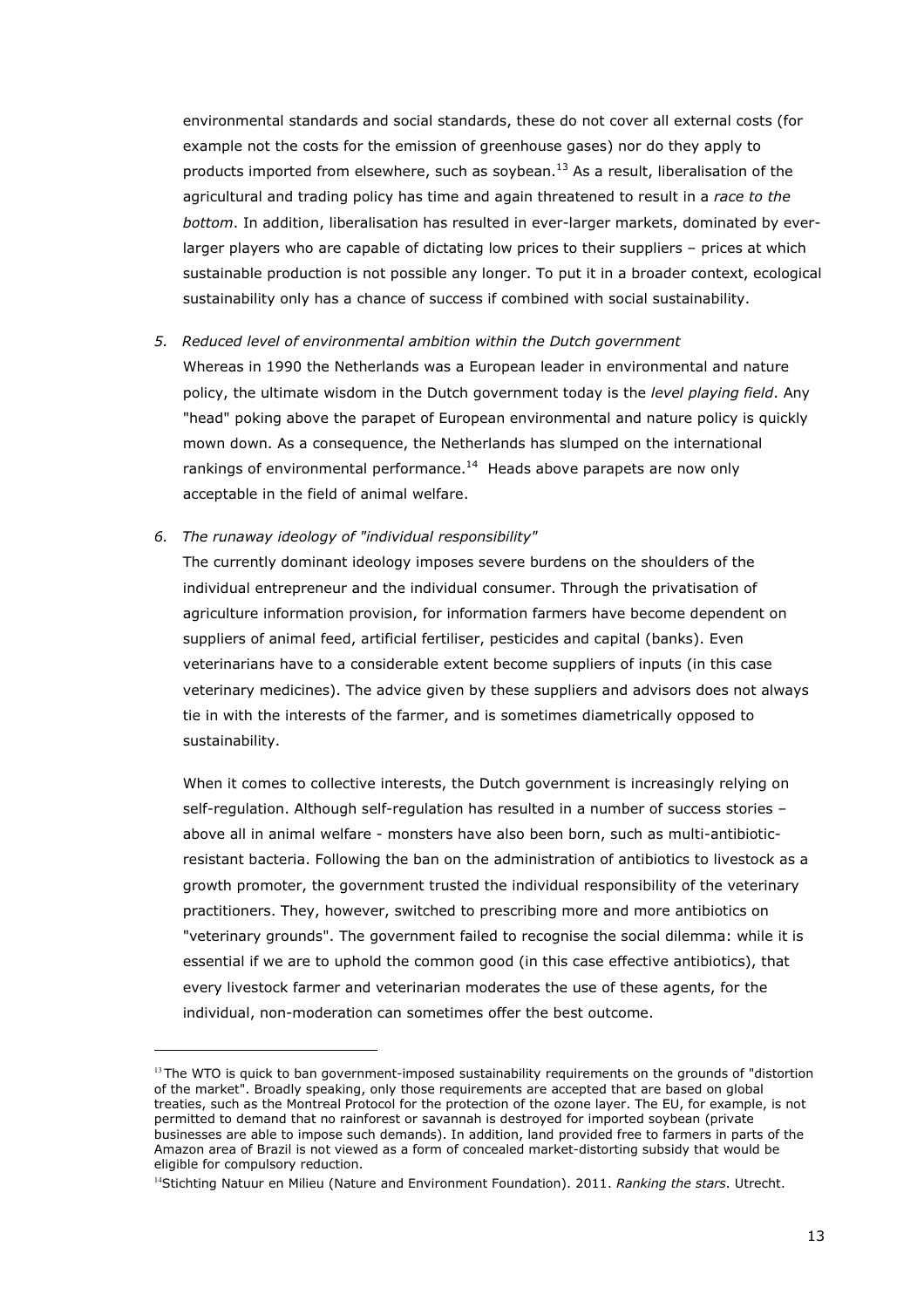Also in terms of eating patterns, the Dutch government constantly refers to individual responsibility. The government still sees a task for itself in relation to tobacco and alcohol, but any attempt to influence eating patterns is quickly viewed as meddling and mollycoddling.15

The government has continued to facilitate information provision by the Netherlands Nutrition Centre, despite cuts to that organisation's budget. On the other hand, as compared to the massive advertising budgets of food manufacturers and supermarkets, the Nutrition Centre's budget was already a drop in the ocean. Although the private sector has been self-regulating for a number of years – for example via the Healthy Weight Covenant – every day consumers are swamped with a flood of advertising focusing more on low prices – and other non-food related gifts such as football cards – than on quality, health and sustainability. What is really needed is more advertising for fresh products and less for processed foods, but that would be contrary to the interests of the food industry. At the end of the day, consumers themselves are obliged to make more effort to find reliable information about healthy eating patterns and lifestyles.

#### 7. Insufficient management in the food chain

Due to insufficient chain management, until recently not a single link in the chain felt any responsibility for the chain as a whole. However, a change for the better has now taken place. Integrated chain management has for example become common practice for food safety. Rudely awoken by a number of major food safety affairs, in particular the BSE crisis, the EU has now introduced chain liability based on tracking and tracing systems. As a result, chain management has become an economic necessity for businesses. Even so, this management is still insufficient, as witnessed by the proliferation of antibioticresistant bacteria in meat and occasionally even in vegetables.

Over the past few years, supply chain management in the Netherlands has been established in relation to the health aspects of food, partly as a consequence of the Healthy Weight Covenant. Result 1: lower contents of saturated fats and added sugars and salt in a large number of foodstuffs. Result 2: two health labels - Gezonde keuze [Healthy choice] and *Ik kies bewust* [I choose consciously] – that are applied to a large number of foodstuffs. The products in question are above all pre-packed and preprocessed – and include a number of products that could hardly be described as healthy, such as crisps. These labels are far less widely used for fresh products, although these are in fact often far more healthy.<sup>16</sup>

 $15$  In the tobacco arena, the Dutch government has recently taken a number of retrograde steps: smoking in small bars is once again tolerated, support for those wishing to stop smoking has been removed from the basic health insurance package, public information campaigns have been halted and Stivoro – the watchdog for the anti-tobacco movement since the 1970s – has been closed down. J. Mackenbach and O. van Schayk, Nederland steunt tabaksindustrie [The Netherlands supports the tobacco industry]. NRC Handelsblad 21 September 2011.

<sup>&</sup>lt;sup>16</sup>Aside from that, the European Food Safety Council (EFSA) has started with a systematic scientific assessment of specific health claims in respect to food. The products in question are above all functional foods, food items to which nutrients have been added. To date the vast majority of claims have been rejected. The added value of functional foods as compared to "real" food would appear therefore to be limited.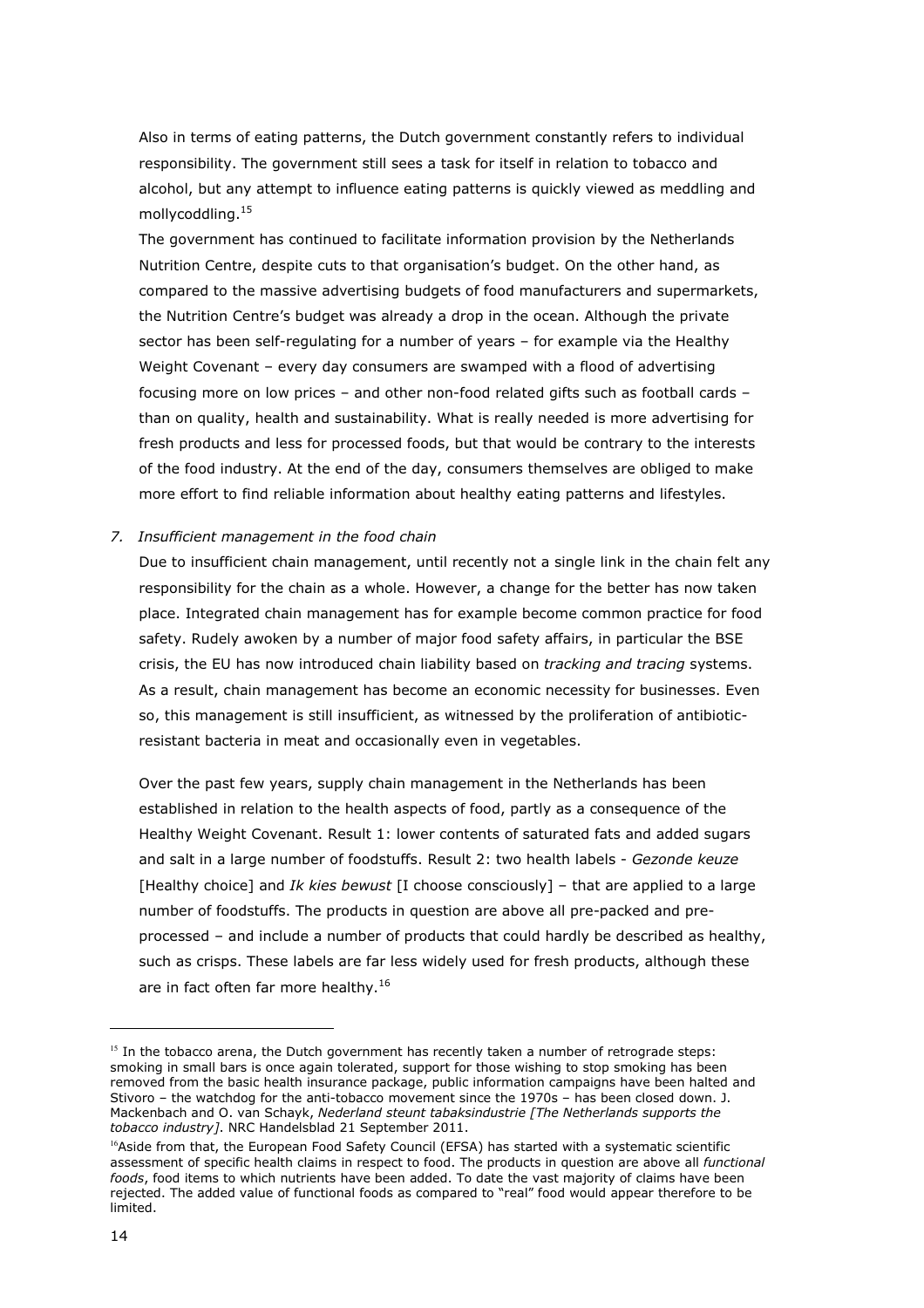Chain management is also advancing steadily in respect of the environment. This started in the nineteen seventies with chains relating to organic farming. In the 1990s, mainstream food industries and supermarket chains followed suit. Until very recently, environmental protection issues related only to the plant-based chains – for example potatoes, vegetables and fruit – and the use of pesticides. A number of supermarkets and food industries, however, have now started more integrated environmental protection measures, some of which include reduction of greenhouse gases. In the livestock-based chain, for the most part, supermarkets have left environmental protection to the industry. To date, this has remained limited to a small number of issues, such as soybean in livestock feed from South America.<sup>17</sup> In respect of animal welfare, however, interesting progress have been made. The laying-battery egg has disappeared from shop shelves, and Albert Heijn – market leader among Dutch supermarket chains - now only sells pork that has been awarded at least a one-star quality rating by the Society for Animal Protection. There are also some examples of international chain management aimed at integral social and ecological sustainability: in niche markets, such as Fair Trade and in mainstream markets, such as Utz Certified (coffee) and Unilever (various foodstuffs).<sup>18</sup>

In all of these forms of chain management, the system of tracking and tracing – introduced to improve food safety – represents a sound basis. The trend among leading supermarkets to establish more long-term relationships with preferred suppliers is further broadening the support base for these systems, but we still have a long way to go.

#### 8. Concentration of power in the food industry<sup>19</sup> and the supermarkets

i<br>I

As a result of power concentration, the food industry and supermarkets occupy an increasingly strong position with respect to farmers on the one hand and consumers on the other. They are able to demand such low prices from farmers and market gardeners

<sup>&</sup>lt;sup>17</sup>The forerunner in environmental protection in fruit and vegetabels were Albert Heijn and Unilver. Heineken and Mars are now also both highly active in this respect.

 $18$  In its Sustainable Living Plan (2010), Unilever launched an integrated chain-wide programme in which the following themes are addressed: improved health, reduced environmental impact (climate, water, waste) and improved living conditions (sustainable purchasing, small farmers). The plan is promising but restricted by the fact that the health of food is above all interpreted as tinkering with food (less saturated fat, no trans fat, less salt, sugar and calories) not as promoting "real" food. In that sense, the programme is less integral than called for by the Council.

<sup>&</sup>lt;sup>19</sup> In the US, three developments in the 1970s had a huge influence on food, eating patterns and food sciences. When demonstrations were held in 1971 to protest against massive food price rises, the Nixon government decided to freeze prices and to introduce a policy aimed at increasing agricultural production so as to structurally reduce prices. The policy proved effective, but the larger volumes and low prices also contributed to the rise of the fast food industry. In 1973, under pressure from the food industry, the US Congress ended the obligation to label every food product that was an imitation as "imitation". This removed an obstacle to the addition and removal of nutrients and strengthened the reductionist thinking in terms of nutrients rather than whole food. In 1977, a Senate committee that had been appointed with the intention of eradicating poor food issued a recommendation to eat less red meat and dairy products. However under pressure from the meat and dairy lobby, the committee withdrew its recommendation within just a few weeks, and replaced it with the – scientifically poorly-underpinned – advice to eat less saturated fat. This turnaround also helped promote thinking in terms of nutrients. The consequence was that hundreds of traditional products known to everyone slowly started to disappear from the shelves. See M. Pollan 2008: In Defense of Food.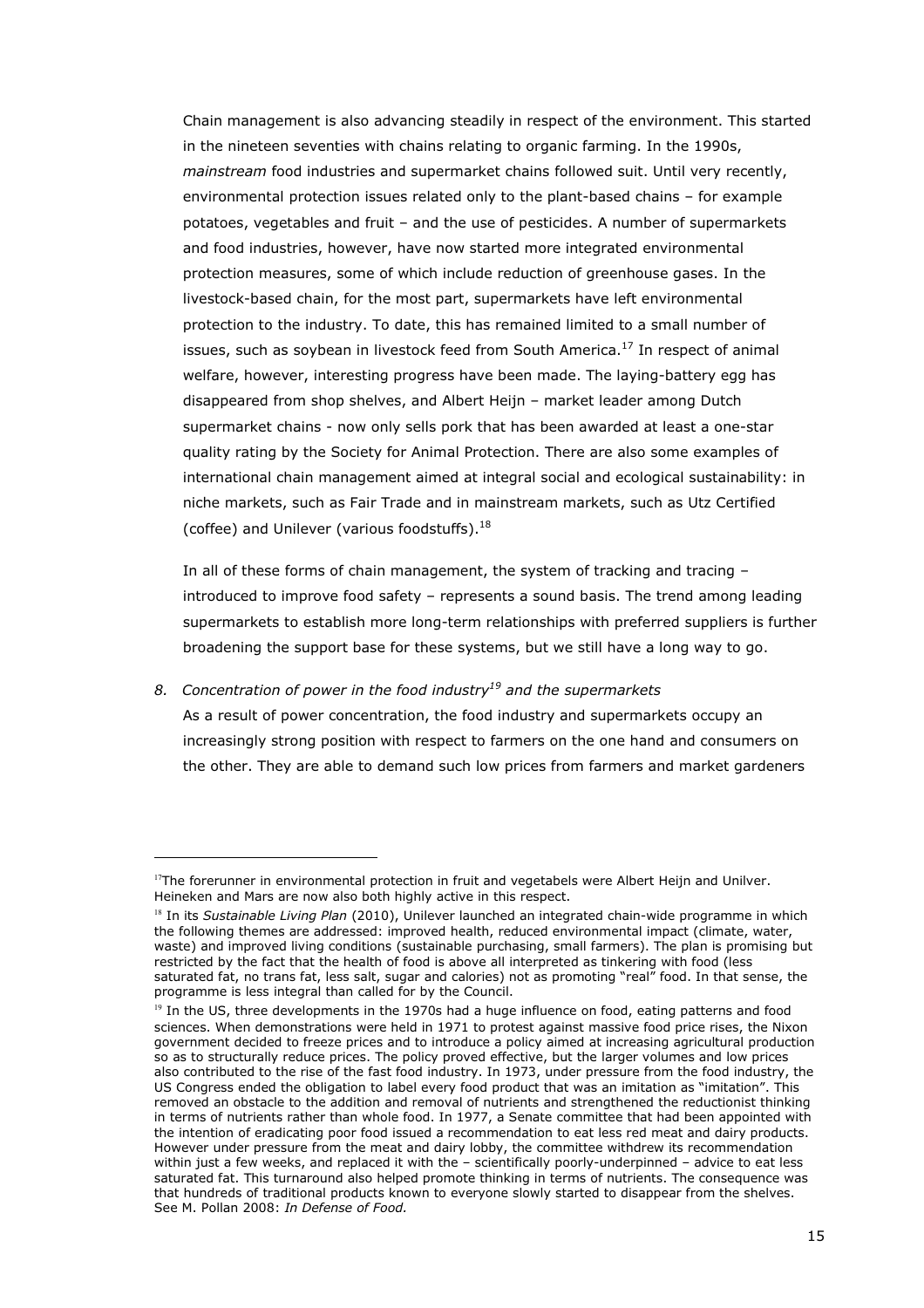that working conditions, animal welfare and biodiversity are under continuous pressure.<sup>20</sup> On the other hand – certainly in the Netherlands - supermarkets have little leeway to charge higher prices to the consumer, because they are forced to compete with one another. But through their huge advertising budgets, they are able to influence the buying and eating habits of consumers. The overall result can be non-sustainable products at low prices. One example in Dutch supermarkets is the so-called kiloknaller [kilo stunner], extremely cheap pig or poultry meat. $^{21}$ 

#### 9. The competition policy of the EU and the Dutch government

In theory, farmers can join their market forces in order to demand a greater share of the margin. However, competition policy makes this more difficult. As a result, farmers receive only a small proportion of the added value and are forced to permanently operate at the very cutting edge. Although the food industry and retailers are imposing ever-stricter demands in respect of the environment and animal welfare, they rarely pay higher prices in return. If they are willing to reach agreements on these financial questions, they too run up against competition policy. To give a recent example: of the populations of chickens from which the Plukon slaughterhouse obtains its meat, at least 40% are kept antibiotic-free, in return for a slightly higher selling price. Now that poultry farmers wish to reach sector-wide agreements on this issue, the Netherlands Competition Authority (NMA) is threatening to intervene based on the argument that such a move would distort competition.<sup>22</sup>

#### 10. Patent rights

It is increasingly common for a patent right to be applied to the plant traits or a technique in plant breeding, as a result of which plant varieties are indirectly covered by patent protection. This undermines the farmers' rights and the opportunity for breeders to use existing varieties as a basis for further crop development.<sup>23</sup> Patent law is therefore restricting both the essential diversity of species and the freedom of farmers. As a consequence, the food supply is at risk of increasingly becoming controlled by an eversmaller dominant group of seed companies.

11. Reductionism, specialisation and tunnel vision in science and the financing of research Reduction is common practice in science: reduction of the agro-ecosystem to a small number of components, of the food chain to separate links with little overall coherence, and food to nutrients that can be freely removed or added and nutrition to a biological

 $^{20}$ Another contributing factor is the overproduction in the Dutch pork and poultry industry, leading to a buyers' market with low prices.

 $21$ It does in fact appear that the kilo stunner is on the way out from Dutch supermarkets, above all thanks to the publicity campaigns of the NGO Stichting Wakker Dier [Alert Animal Foundation].

 $^{22}$ Of the populations of chickens from which PLUKON obtains meat, at least 40% are already kept free of antibiotics (however, this does not imply that the animals receive no antibiotic at a young age) in return for a slightly higher selling price.

<sup>&</sup>lt;sup>23</sup> See Report Veredelde Zaken [Breeding Issues], published by the Centrum voor Genetische Bronnen Nederland [CGN - Centre for Genetic Resources Netherlands] and submitted and discussed in the Dutch Parliament in April 2011.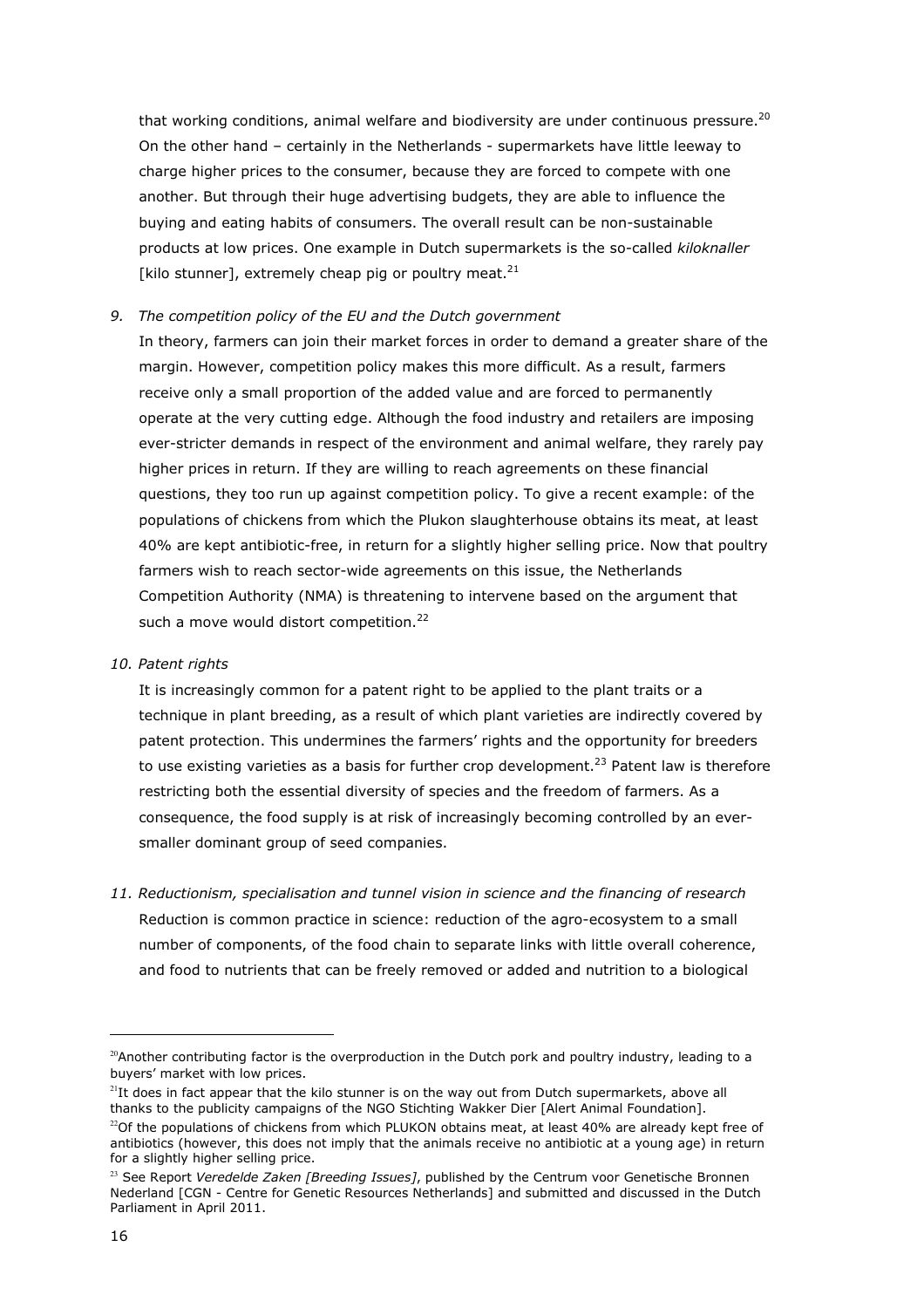activity, isolated from its socio-cultural context.<sup>24</sup> There is still little attention for the complete system with all its complex biological and social relationships and ties. This reductionism for example made it possible for offal from slaughterhouses to be processed as a "normal" source of protein in feed for herbivorous animals, in particular cows. The result was that first the cows became sick, and subsequently consumers became ill.

The latest knowledge of plant physiology suggests a possible 7000 to 10 000 components in a single vegetable product. Our current knowledge of foodstuffs is therefore very much the tip of the iceberg. The total composition of substances in food – and the still barely understood interactions between them – may play an important role, alongside that of the "traditional" nutrients. It has for example been demonstrated that fish, grain, vegetables and milk have an extra health-promoting effect as compared to their components (such as omega-3 fatty acids, vitamins, antioxidants).<sup>25</sup> Trouble arises because much food-related research is financed by an industry that has more interest in patentable products<sup>26</sup> than in "system questions" such as the relationship between biodiversity and sustainability of production, the effects of that relationship on the quality of food, and the effects thereof on the health and wellbeing of the consumer.

To summarise, there is a clear need for a more integral vision on agriculture and nutrition focused on the total system with all its links and connections. The Scientific Council for Integral Sustainable Agriculture and Nutrition hereby presents its vision.

i<br>I

 $24$ One of the first reductionists in the field of agriculture and food was Justus von Liebig, who expressed the belief that plants can survive on only nitrogen, phosphorous and potassium. He further suggested that people could get by on proteins, carbohydrates, fats and a number of metals. Later, vitamins, minerals, essential fatty acids and oxidants were added to this list, but even that is not the full story. Using modern techniques, more and more secondary nutrients are being discovered. Few people know that Von Liebig later drastically changed his vision, emphasising the key role of organic matter in the soil.

<sup>&</sup>lt;sup>25</sup>D.R. Jacobs et al. 2007. Food, Not Nutrients, Is the Fundamental Unit in Nutrition. Nutrition Reviews 65: 439-450. And in de Volkskrant newspaper of 17 October 2011, the Wageningen Professors Frans Kok and Ellen Kampman – in response to the question "Can vitamins in a pill replace fruit and vegetables?" – responded that vegetables and fruit owe their health-promoting effects to the interaction between a huge range of components. Kok: "It is not possible to imitate the cocktail in fruit and vegetables using multivitamins and mineral supplements." Kampman: "The dosages of vitamins are different from those contained in fruit and vegetables, and synthetic vitamins sometimes work differently from those contained in food".

 $26$  Industry has little interest in a non-patentable component such as vitamin D, although there are indications that this vitamin is far more important that believed until recently.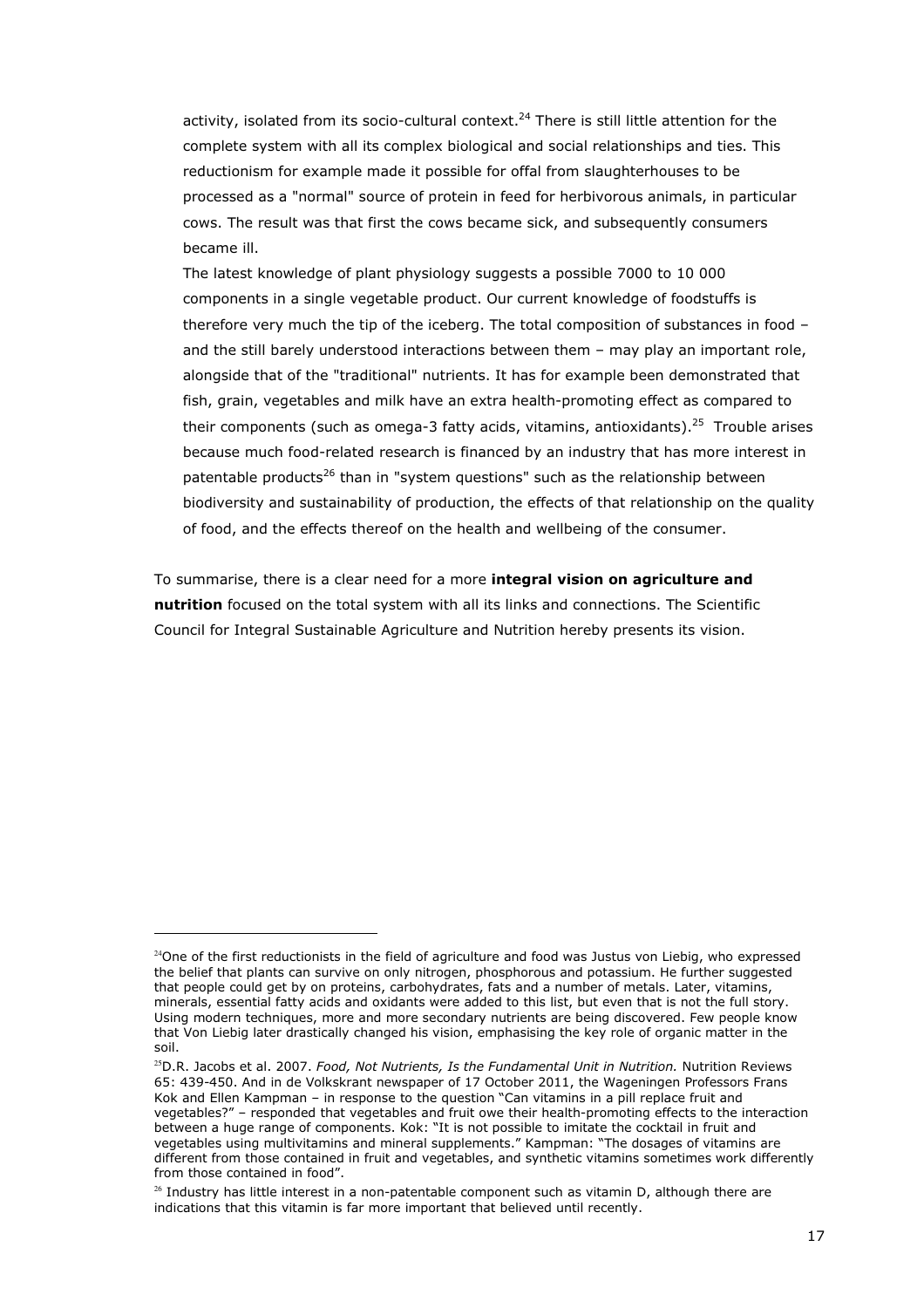## Integral vision

As indicated above, the Council relates the current problems facing sustainable agriculture and healthy nutrition to the loss of coherence and weakening or disrupted relationships: between consumer and farmer, between consumer and food, between farmer and ecosystem and between man and livestock. The central task therefore is to re-establish relationships and coherence. The Council uses the word integral instead of integrated to express its view on sustainable agriculture and healthy food as one whole rather than to suggest only linking various elements. It thereby integrates various key systems: agroecological systems, physiological systems of plants, livestock and consumers, and socioeconomic and cultural systems.

The Council has expressed its integral vision in the following 15 statements:

1. Humans and the food chain are and remain part of – and are intrinsically linked to - nature. Food and agriculture are as it were the umbilical cord by which we are linked to nature. For mankind food is the most intimate relationship with nature because with food we absorb "a part of the outside world" into our bodies. For that reason, the health of crops, livestock and consumers are jointly dependent on the health of nature: One Nature, One Health.<sup>27</sup>

Conversely, via food, we exercise major effects on the agro-ecosystem and nature. American opinion leaders summarised this relationship with the essential message: Eating is an agricultural act. And: Eating is a moral act.<sup>28</sup> We could add a third message: Eating is an ecological act.<sup>29</sup> In choosing our food, we must therefore demonstrate respect and responsibility for the quality of the living outside world and a balance between giving and taking. This two-way relationship is of vital importance for the future of the triangle made up of humans, agriculture and nature.

In this way, it is also essential that food once again is recognised as more than a package of nutrients and instead as an integral product from a coherent biological and social system. Food cannot be isolated from that system.<sup>30</sup>

 $27$ The World Health Organisation uses this motto for infectious diseases, but it applies equally well to food quality.

 $28$  The first quote is by the American farmer/writer/opinion leader Wendell Berry, the second by the American agricultural and environmental activist David Andrews.

 $29$ Traditionally, food is part of the social context of a shared meal. We can therefore add the phrase: Eating is a social act. This context has partially been lost with the advent of single-person meals, fast food and ready-meals. On the other hand, eating out together in restaurants has increased considerably in the Netherlands. Given the increasingly industrialised processing of much food, in a contemporary context we could also apply the phrase: Eating is an industrial act.

<sup>&</sup>lt;sup>30</sup> In substrate-based cultivation in greenhouses, food has partially been removed from its ecological context. This development is going even further with the "food flats" and "multi-storey car park cropping" currently being developed at a fast pace in the framework of local food production. See www.verticrop.com and www.plantlab.nl. These solutions involve hydroponics, in which plants are fed with nutrient solutions in a sterile environment to avoid the need for pesticides, and often using LED lighting, so that no sunlight is required. The idea is that through these methods, at a single location,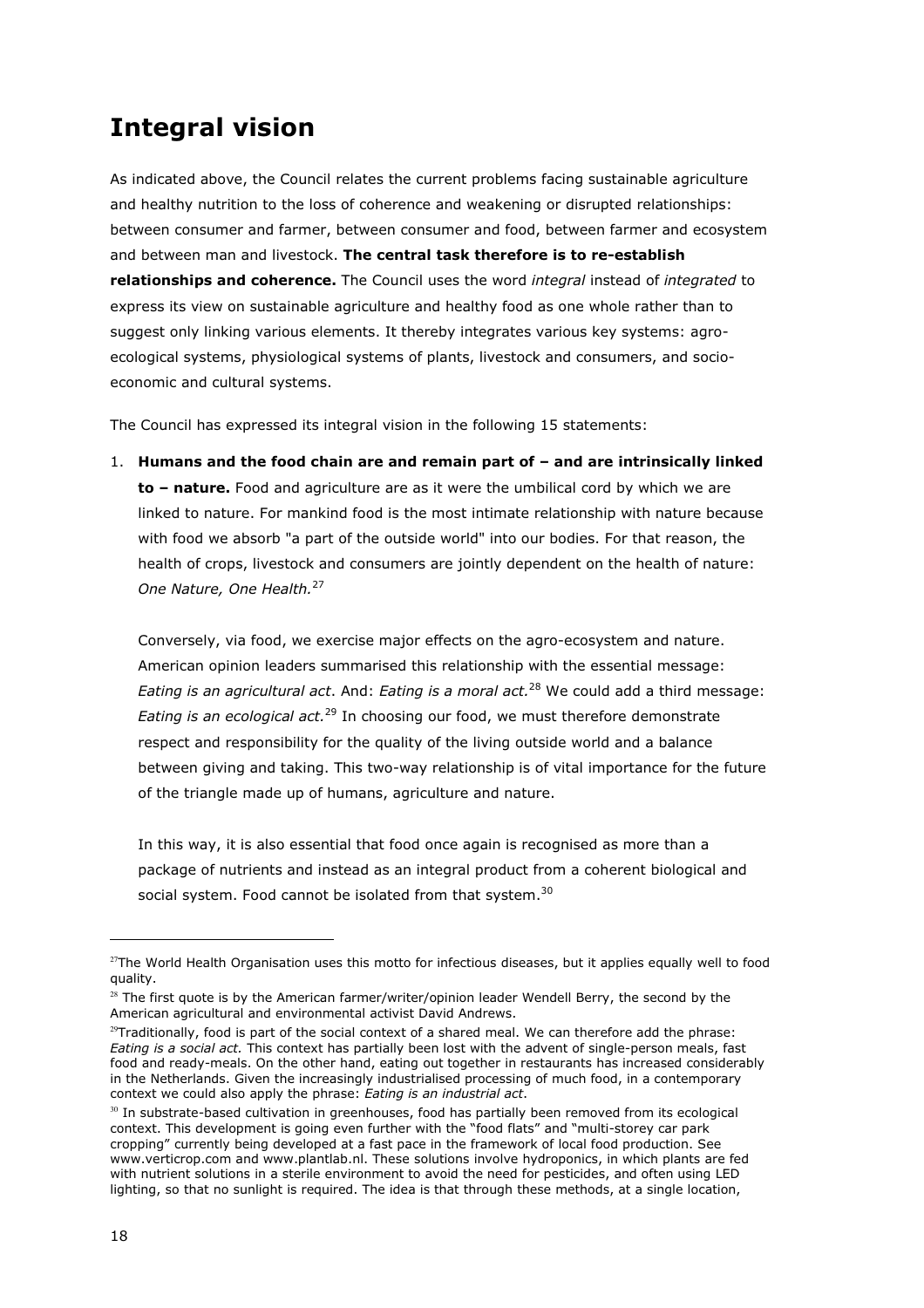Another aspect of the connection with nature is the fact that we are being increasingly confronted with the finite nature of natural resources such as fertile soil, water and in the future also energy, phosphates and biodiversity.

2. It is not unusual for nature being considered as a formidable competitor of man – take for example agricultural pests and competition for land and water with nature areas. Nonetheless, nature is primarily a (potential) partner. To begin with, living, healthy soil is the basis for all agriculture and hence for most of our food. We must preserve the soil and keep it healthy. The diversity of species and regulation mechanisms offered by nature must also be cherished, and wherever possible, exploited. In most agricultural systems, a disturbed balance is increasingly restored by delivering external inputs. There is a great deal to be said for more natural, self-regulating systems that maintain their own balance, with a minimum of external inputs.<sup>31</sup> The farmer is then not focused primarily on increased production but on maintaining, strengthening and utilising that self-regulating capacity (Figure  $1$ ).<sup>32</sup>



Figure 1. From a production system controlled by high levels of external input to an ecologically sound and resilient production system with minimal external inputs. The second system broadly compensates for disruptions (such as disease pressure) in the system itself; the external inputs are minimised to the absolute essential.

Based on: Ten Napel et al., 2006. Transforum, Inventions for a sustainable development of agriculture. Working Papers 1.

Stability can only partially be achieved at the level of individual field or farm, because agriculture everywhere is part of a greater ecosystem. Stability must above all be aimed at on the scale of the entire landscape. Eventually, the aim must widen to a global scale through society-wide reduction of emissions of greenhouse gases to mitigate climate change.

i,

throughout the year, chemically untreated products can be grown, without contamination through transport. A system of this kind could contribute to sustainability in technical terms, but hardly in biological terms. The question for example is how resilient a system of this kind is and what – also given the new understanding of plant physiology – the nutritional value of the products is compared to products grown in the soil.

<sup>&</sup>lt;sup>31</sup>In traditional systems, hygiene is also becoming increasingly important. In that sense, hygiene is to some extent an input, focused on excluding infection. Excessively strict hygiene, however, can damage the self-regulating capacity of crops and livestock, thus making the system more susceptible to infections. It is far from clear where the optimum balance lies.

 $32$ Optimum use of ecological mechanisms is at least as important as optimum use of technology. The latter is referred to as high tech, and for the lack of a sound term, we could coin the phrase high eco. Optimum sustainable agriculture makes use of both.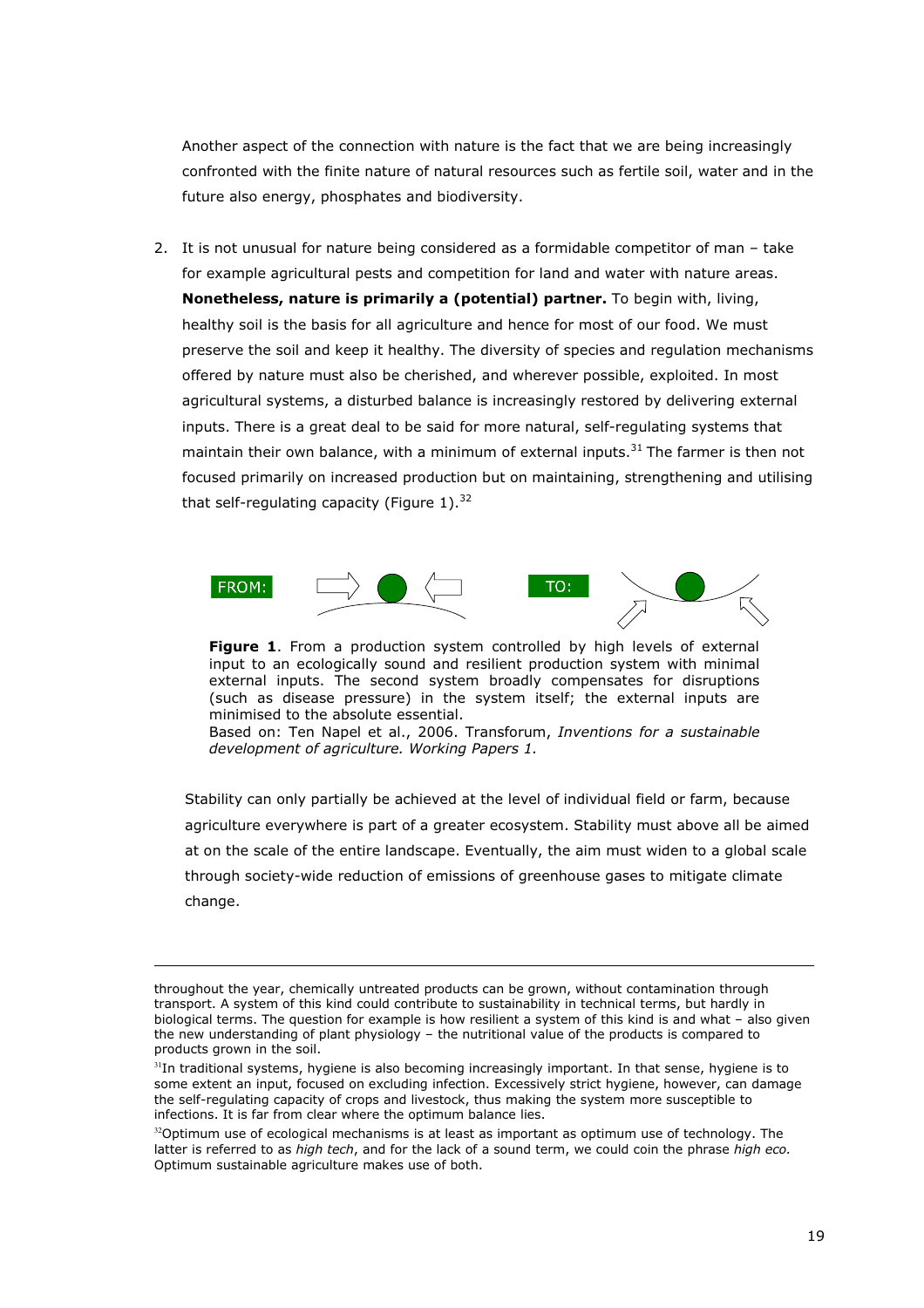- 3. More respect is needed in our relationship with animals. In food production, the animal – unlike other companion animals – has become increasingly an "object". Societal resistance to this development has grown considerably. Thanks to pressure from society, animal welfare has been placed high on the Dutch political agenda across the political spectrum. This relationship will have to be increasingly based on respect.<sup>33</sup> In the future, livestock should be given more space for natural behaviour.<sup>34</sup>
- 4. Diversity is of key importance; not only diversity in nature but also in the agricultural system, in our food and in our culture. Diversity in the agricultural system relates to crop varieties and livestock breeds, wild species (also in the soil) and farming systems. Such diversity can contribute to stability and resilience<sup>35</sup>, for example with respect to pests, extreme weather and climate change. Diversity in crops including breeds can also contribute to healthy nutrition by meeting an important food-related recommendation: eat a varied diet. The more types of crop and varieties we eat, the more essential nutrients we take on board<sup>36</sup>. Diversity in our food culture is a valuable good, in itself. Inversely, through a varied consumption pattern, we contribute to the diversity of agriculture and landscape.

Of primary importance is the fact that we cherish, maintain and strengthen the existing biodiversity of varieties. This for example calls for plant breeders' rights to continue to prevail above patent rights. In addition, an active policy is needed in order to maintain wild species and old landraces. Farmers must also be given effective incentives to promote biodiversity of "wild" species – both above and below the ground on their farms.

 $33$ Respect for food and livestock is also central in: Louise Fresco 2005. Nieuwe Spijswetten - Over voedsel en verantwoordelijkheid [New Food Laws – On food and responsibility]. She also refers back to religious roots in this respect.

<sup>&</sup>lt;sup>34</sup> In Dutch dairy farming, cows still have fairly considerable space for natural behaviour, but this is being restricted now that more and more cows are kept in-doors all year round. An interesting example of a modern operating system where the animals do have plenty of space for natural behaviour is the Roundhouse system for poultry in Barneveld (province of Gelderland) and Wintelre (province of Brabant). <sup>35</sup>For an overview, see B.B. Lin 2011. Resilience in agriculture through crop diversification: adaptive management for environmental change. BioScience 61: 183-193. "Resilience" is a term employed in ecology, biology, the social sciences and also in health sciences. It was recently proposed to include resilience in a new definition of health: "Just as environmental scientists describe the health of the earth as the capacity of a complex system to maintain a stable environment within a relatively narrow range, we propose the formulation of health as the ability to adapt and to self manage." See: M. Huber et al. 2011. How should we define health? BMJ 21011;343:d4163

<sup>&</sup>lt;sup>36</sup> This also applies to secondary metabolites. Certain plants produce secondary substances, for example to protect themselves against natural enemies, stress and the harmful influence of oxygen – the latter in particular in leaves, where photosynthesis takes place. Thyme alone contains 34 antioxidants. Wild plants often contain more secondary substances than cultivated crops. High levels of fertiliser reduce the quantity of these plant health-promoting substances; this is one of the reasons why organic products – grown under lower fertiliser levels – contain higher levels of such antioxidants. See e.g. K. Brandt et al. 2011. Agroecosystem Management and Nutritional Quality of Plant Foods: The Case of Organic Fruits and Vegetables. Critical Reviews in Plant Sciences 30: 177-97.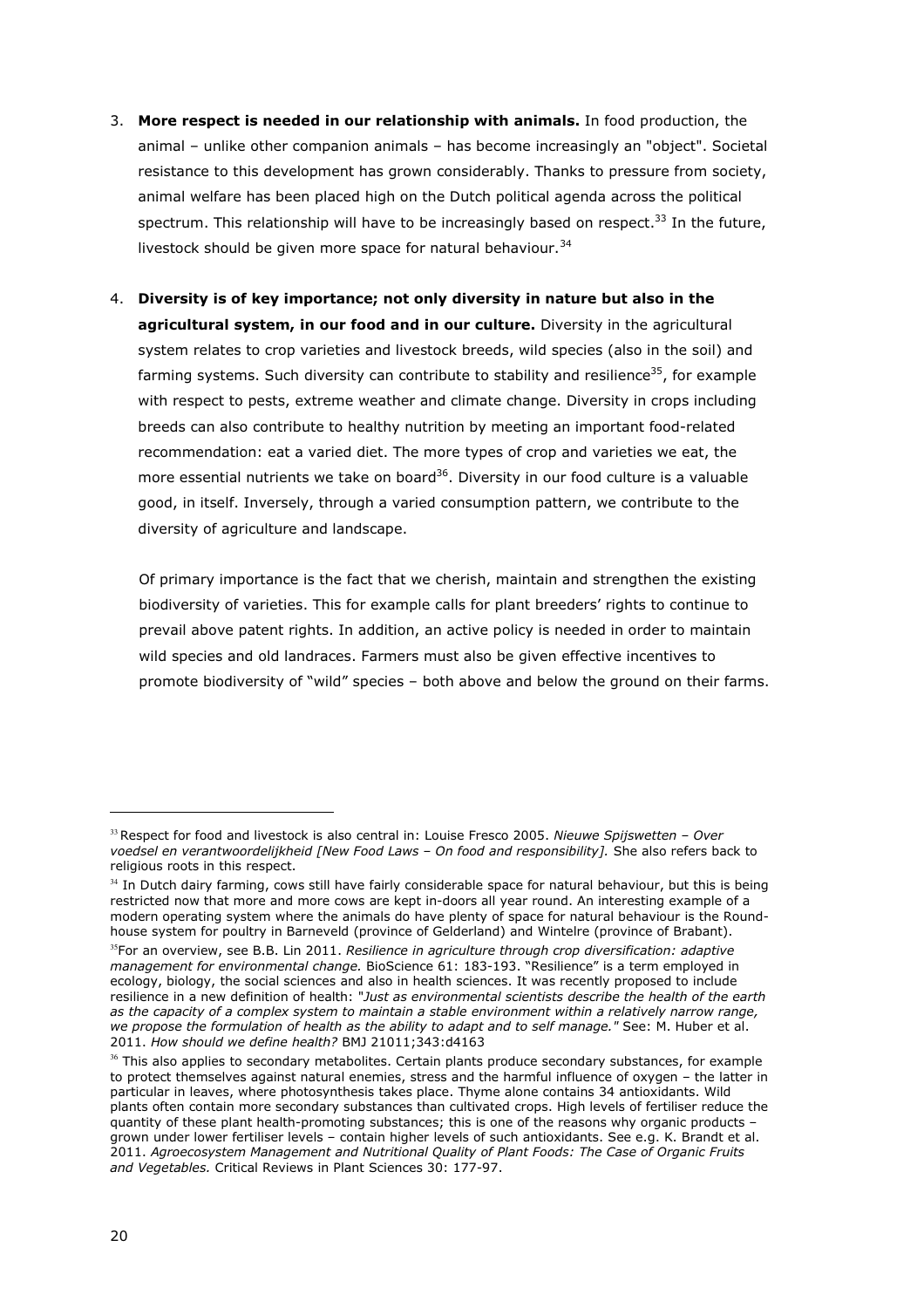- 5. The food chain should no longer strive mono-dimensionally for higher production, profit and material gain in the short term, but for social added value in both the short and long term. In other words, it should focus on values for money.<sup>37</sup> More specifically, we mean: benefits for health and welfare of the consumer, for the producing and self-regulating capacity of agro-ecosystems, and for the added value of agriculture in the form of ecosystem services.<sup>38</sup>
- 6. Sustainable agriculture and healthy nutrition are issues that should not be approached in isolation but in conjunction with one another. A well-known example is that responsible use of pesticides and antibiotics increases food safety. However, more is necessary. Partial solutions should give way to system changes, in both the agro-ecological system and in the social system surrounding the food chain. For example, reducing the use of antibiotics cannot be achieved through improved hygiene only, but also calls for alterations to the livestock (less rapid growth, more natural resistance and resilience, different races, more genetic diversity), the accommodation (inducing less chronic stress), the management (nutrition, animal care) and the structure of the sector (less large livestock numbers, greater distance between stables). Farm advisors and suppliers such as veterinarians and the feed industry will also have to shift the goalposts.

Sustainable agriculture and a healthy diet are also related via our consumption patterns. For example, eating according to the Dutch Good Food Guidelines (eat less, in particular less meat and dairy) broadly speaking also supports sustainability.<sup>39</sup>

- 7. Integral sustainable agriculture and healthy nutrition are only truly possible if vital relationships are recovered and/or improved. Characteristics of those relationships are:
	- multidimensional (biological, social, cultural and economic);
	- no anonymity instead, transparency and communication;
	- respect;

i<br>I

- balance between giving and taking:  $40$
- realisation of joint responsibility for the partners in the food chain.

 $37$  Formulation by Tim Lang, Professor of Food Policy at City University London.

 $38$  An ecosystem service is a service provided by an ecosystem to society. It concerns the provision of a product by the ecosystem (for example food or drinking water) of regulatory services (e.g. the pollination of crops), cultural services (e.g. providing opportunities for recreation) or services that support the other services (e.g. the nutrient cycle). nl.wikipedia.org/wiki/Ecosysteemdienst <sup>39</sup>See also Richtlijnen goede voeding ecologisch belicht [Good food quidelines considered from an ecological viewpoint]. Publication no. 2011/08 of the Dutch Health Council, to be downloaded via www.gr.nl. This Council examined three sustainability themes: land use, emission of greenhouse gases, and biodiversity. It concludes that the recommendation to eat less dairy and meat contributes to sustainability but the recommendation to eat fish twice a week does not. Interestingly, recent research has revealed that a low-calorie diet considerably lengthens the lifespan of a wide range of organisms from yeasts and worms through to mice and people. In humans, this even applies with fewer calories than generally recommended. L. Fontana et al. 2010. Extending Healthy Life Span From Yeast to Humans. Science 328: 321-26. DOI: 10.1126/science.1172539.

<sup>&</sup>lt;sup>40</sup> In respect of ecosystems, "giving" refers to returning minerals and organic matter (e.g. in the form of high-quality animal manure), care for natural pollinators (bees) and antagonists (e.g. ichneumon wasps) but also (space for) wild plants in field margins.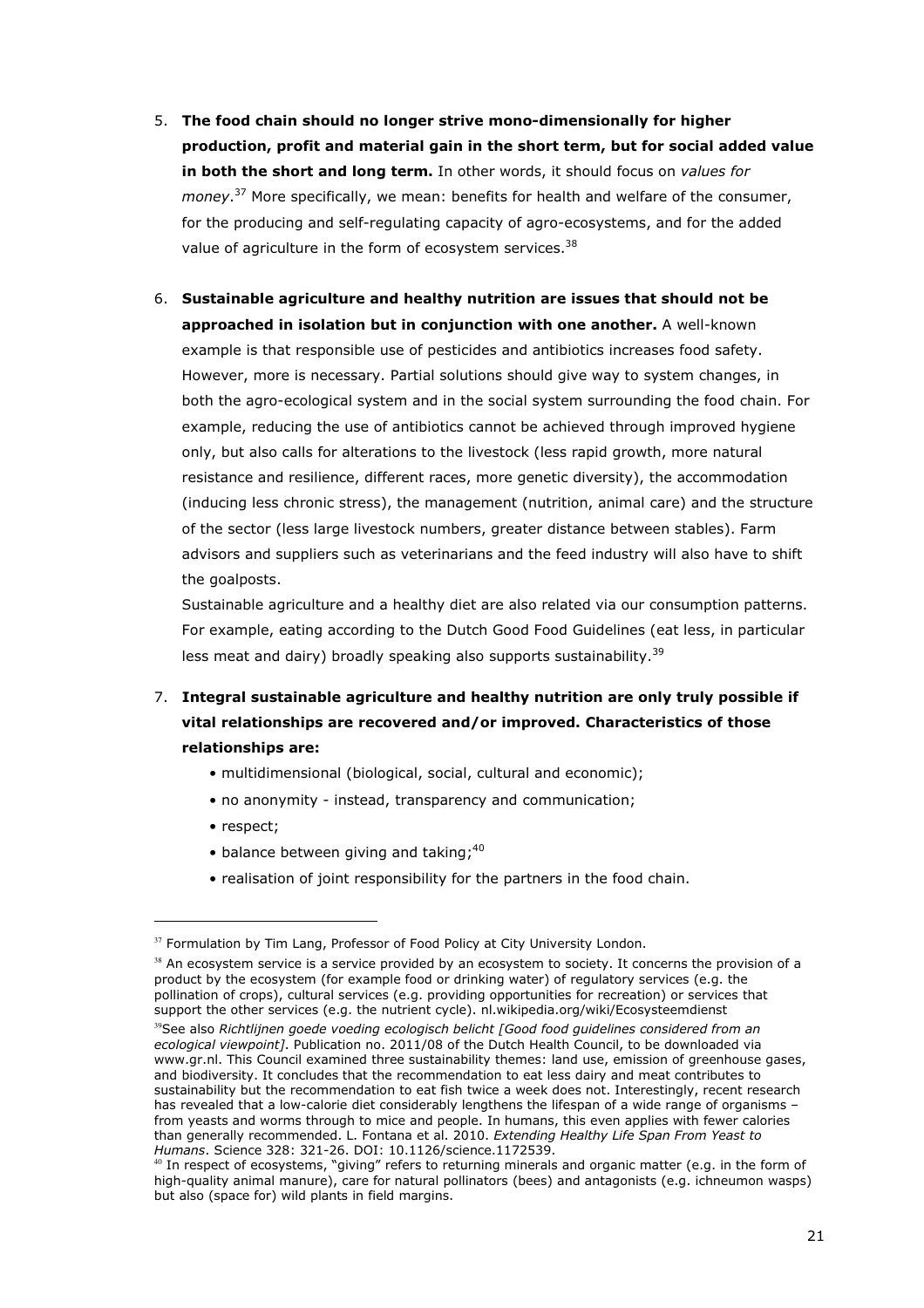

**Figure 2.** From a straight line (linear chain, current situation) to a circular chain in which farmer and consumer once again have a relationship. The red lines of communication are as yet underdeveloped.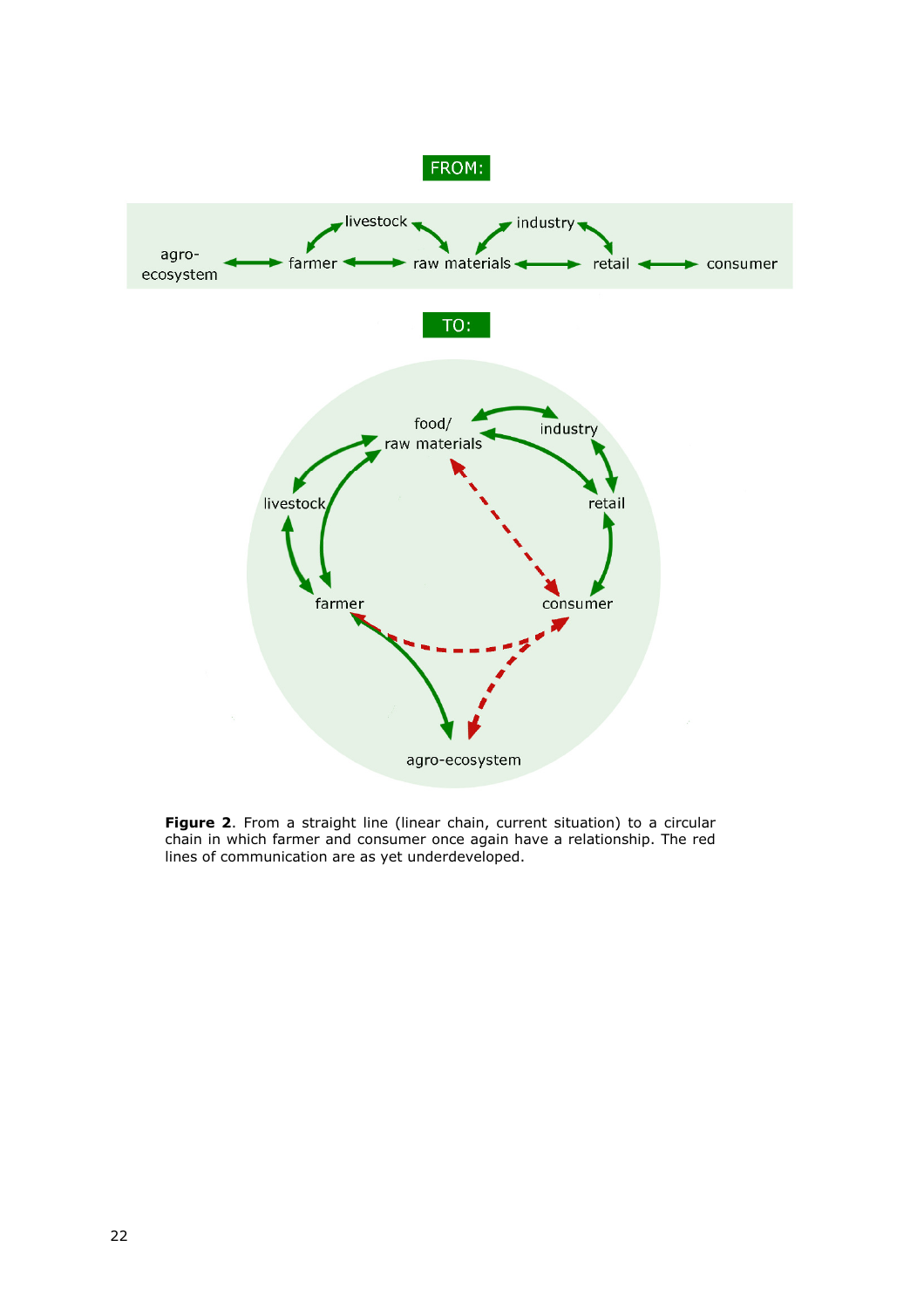8. In good relationships, alienation gives way to bonding. In that situation, the system of organised irresponsibility can change to a system of organised shared responsibility. To express this in a highly simplified way, we need to move away from a linear food chain to a circular chain (see Figure 2) whereby consumer and producer once again communicate with one another in some manner. Food once again needs to be given an identity, a face and a story.<sup>41</sup> There are already numerous initiatives in this respect: farm or cow on the milk pack, selling directly from the farm, subscriptions to vegetable box schemes, farmers markets, Open Farm Days, farm campsites, Bed & Breakfast on the farm, "community-supported agriculture (CSA)", allotments, urban agriculture, local city/countryside projects, $42$  visitor barns, webcams in the barn, and farmers with city-based followers on LinkedIn. $^{43}$  In the future, social media will play a major role in this respect, also over larger distances.<sup>44</sup>

This need not mean that the major players in the food industry and the retail sector loose importance. But they will increasingly have to take account of signals issued by new, direct communication networks. They will also have to give a broader share in the distribution of value added to the farmers.

i<br>I

<sup>&</sup>lt;sup>41</sup>A face and a story are far easier to offer with simple, "real" food than with processed and constructed food.

 $42$  For a brief summary, see: Een welvarend PLATTELAND begint in de STAD - Aanbevelingen van de Community of Practice "Naar een nieuwe generatie stad-land relaties" - A prosperous RURAL ENVIRONMENT starts in the CITY. [Recommendations from the Community of Practice. "Towards a new generation of urban-rural relationships] www.multifunctionelelandbouw.nl/download.php?file\_id=942

 $43$ One television show that must be mentioned is Farmer seeks wife, which has broken viewing records in the Netherlands on several occasions. This is due to a number of factors: blossoming relationships between men and women but also relationships between non-farming individuals on the one hand and farmer/livestock/ agriculture/nature on the other. It does not seem likely that "Carpenter seeks wife" or "Bank clerk seeks wife" would have attracted as many viewers. It should be noted that the relationship to food was rarely mentioned.

<sup>&</sup>lt;sup>44</sup> Social media could perhaps also play a role in solving the social dilemma or the "tragedy of the commons". This occurs in respect of natural resources that are shared by all: common pool resources. Each individual attempts to use the largest possible share of the resource, but if all individuals were to do that, the resource would be exhausted. Standard solutions are nationalisation or privatisation. The American Elinor Ostrom - in 2009 the first female winner of the Nobel Prize for Economy – demonstrated on the basis of international research that subject to certain conditions, a third route is possible: common management. Conditions are:

<sup>1)</sup> clear demarcation of the group, 2) rules of play, 3) high percentage of users, 4) monitoring by recognised monitors, 5) sanctions, 6) dispute procedures, 7) recognition by higher authorities. http://en.wikipedia.org/wiki/Elinor\_Ostrom. Social media can also play a role in monitoring.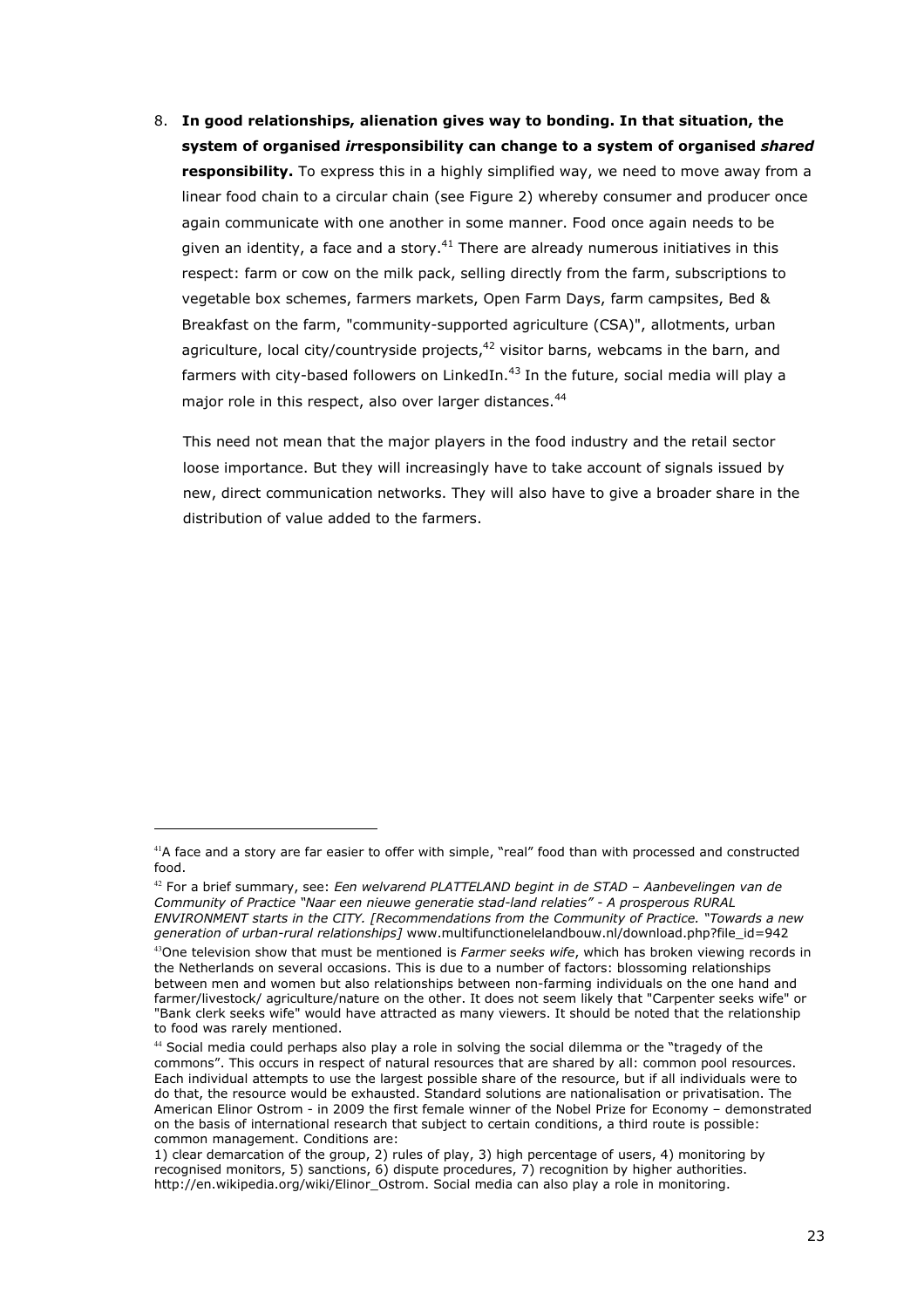#### Box 1. Regionalise or globalise agriculture?

There are good ecological and social arguments why food from your own region is, in principle, preferable to food from further afield:

- 1. The involvement and sense of responsibility of the consumer often decrease with distance.
- 2. Transport costs energy and therefore results in  $CO<sub>2</sub>$  emissions. Transport by ship consumes less energy than by aircraft, but en route, preservation is often required by refrigeration that also costs energy and/or gassing with toxic substances.
- 3. Overseas transport involves the risk of bio-invasions: the introduction of harmful plants, animals and microorganisms from a different biological region. In Europe, this risk is greatest during transport from other moderate regions such as Eastern Asia and North America.<sup>45</sup> Traders often limit this risk by applying toxic gases but thereby replace the biological risk by a chemical risk.
- 4. Production of food and animal feed overseas more often takes place at the expense of nature areas than does production in Europe, where due to the continued rise in productivity, more and more agricultural land is abandoned.
- 5. The more basic foodstuffs and animal feed we purchase overseas, the more susceptible we become to the whims of geopolitics.<sup>46</sup>

On the other hand, not all food would need to come from our own region. Only few consumers would for example wish to abandon coffee, tea, chocolate or tropical fruits. Of those products that can be produced both in the tropics and in the Netherlands, the footprint of food from overseas is sometimes specifically smaller than that of a comparable product from the Netherlands. This for example applies to certain products from our still energyintensive greenhouse cultivation. In addition, greenhouse cultivation on substrate<sup>47</sup> has largely been disconnected from nature; and in the future this even more applies to hydrocultures with LED lighting in vertical systems. As for communication, this is possible over huge distances using modern ICT. The key factor is the question whether consumers or their representatives are able to establish a relationship with producers and thereby feel shared responsibility for the production and its sustainability. This is partially achieved with Fair Trade coffee and chocolate.

 $45$ The most harmful (pest) organisms from the tropics cannot survive in Europe in the open air, or possibly only in greenhouses and buildings. The extensive system of international trade rules for plant, animal and human safety does not prevent diseases and pests regularly occurring in new areas. Recent example: in spring 2011, more than 50 people died in Germany and more than 4000 people became sick following the import of fenugreek seeds from Egypt that were contaminated with an EHEC bacteria.

<sup>&</sup>lt;sup>46</sup> Platform Landbouw, Innovatie en Samenleving 2011 [Platform Agriculture, Innovation and Society 2011]. De kwetsbaarheid van het Europese landbouw- en voedselsystee voor calamiteiten en geopolitiek (2011-2020) [The vulnerability of the European agriculture and food system to disasters and geopolitics  $(2011 - 2020)$ ]. A realistic risk is for example that China could buy up all soybean available on the world market, in the event of a sharp rise in domestic food prices. This would lead to a crisis in substantial parts of European – above all Dutch – livestock farming.

 $47$ On the other hand, greenhouse cultivation is a frontrunner in the field of biological pest control. In that respect, this sector is in fact closer to nature.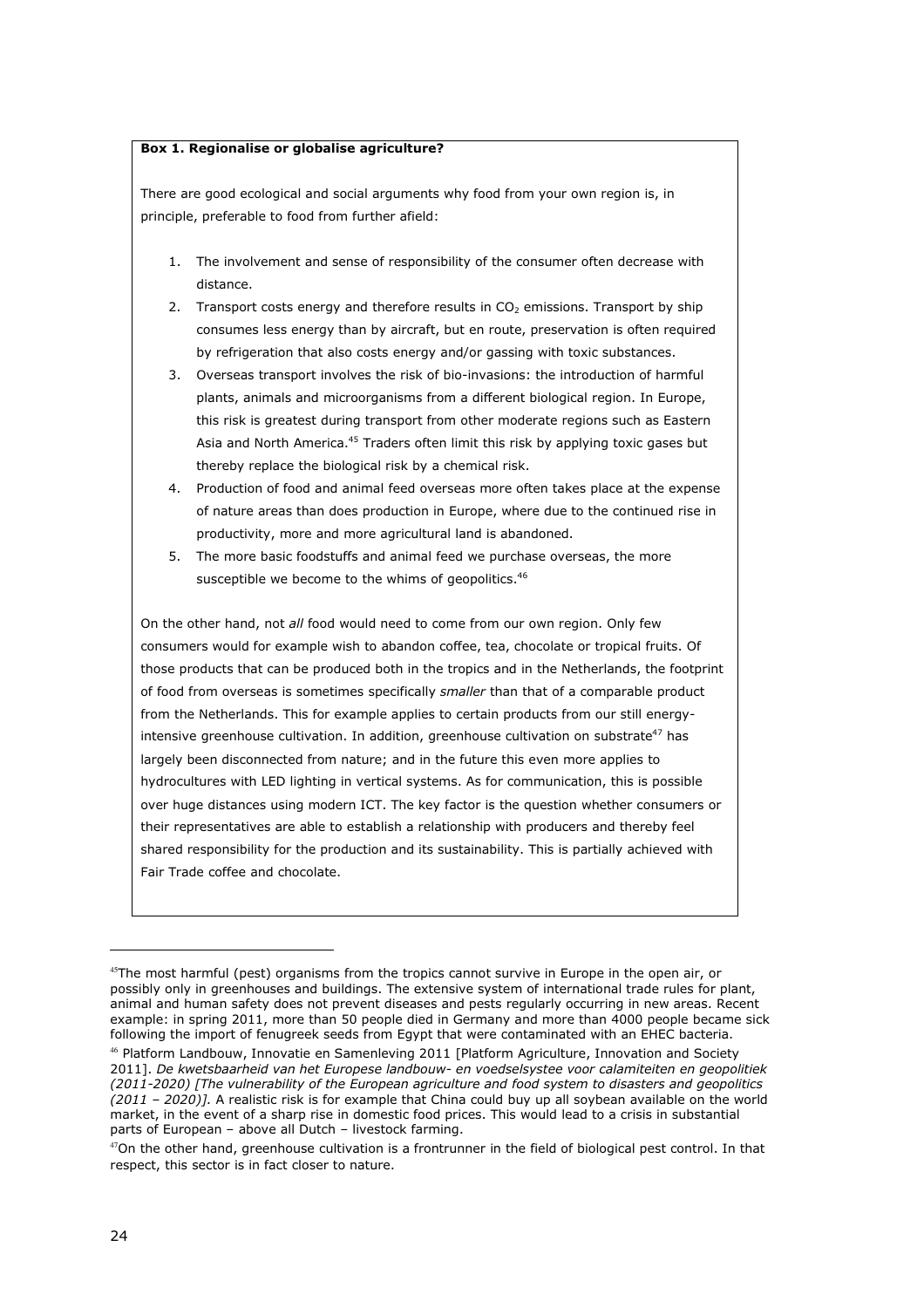For developing countries, too, regionalisation of food production could be a wise strategy. There are various examples of exports to Europe at the expense of local food production and/or water management. For example, the production of beans in Kenya imposes demands on scarce water supply, on which livestock farmers are dependent. Prawn farming in Southeast Asia occurs at the expense of mangrove forests, on which local fishermen are dependent. Conversely, the import of rice from Vietnam and the US (the US production is in fact subsidised) have been found to be at the expense of local rice farming in Ghana, Honduras and Indonesia. In the same way, the import of chicken wings from the EU has pushed poultry farmers in Ghana out of the market.

African agriculture has enormous potential for growth.<sup>48</sup> Agricultural development could be served if Africa were to protect its markets against cheap overseas imports with import duties. In addition, institutional support for agriculture is necessary in the form of market development, protection of land rights, the issuing of credit and extension. Using similar policies, the European Union modernised and improved the competiveness of its agriculture after World War II. The World Bank and IMF should offer more space for such policies and not immediately threaten to withdraw loans, as they have done on several occasions. Instead, African countries could reduce tariff walls between them and their neighbours. What would also help is if the EU were to bring an end to the so-called tariff escalation, whereby primary agricultural products are imported at a low rate, but processed products at a high rate. Levelling these rates would offer more opportunities for the establishment of a food industry in African and other developing countries.<sup>49</sup>

In summary, a rule of thumb for food production could be: regionalise where possible and globalise where necessary.

- 9. As much as possible, food should be obtained from the local region. More precisely: from as close as possible, and as far away as inevitable. For arguments, see Box 1.
- 10. Agriculture is more than food production. Traditionally, agriculture has also contributed to energy supply, the production of raw materials (such as fibres and dyes), the production of medicines, etc. For these non-food products there is renewed interest in the framework of the *biobased economy*. This development deserves support as long as it is not at the expense of soil fertility, food production and nature. There is also increased recognition of the *common goods* and ecosystem services provided by agriculture, in particular landscape, clean water and such services as tourism and care.<sup>50</sup> There are growing public and private monetary resources available for these

i<br>I

 $48$  Interview with Professor Rudy Rabbinge in NRC Handelsblad newspaper, 24 November 2011.

 $49$  This is already the case for the poorest developing countries, for which the EU operates a zero tariff (with the exception of weapons).

 $50$  Agriculture can also contribute to biodiversity, but broadly speaking that contribution drops as production per hectare rises. Under sound management, there are worldwide opportunities in field margins, in wet rice fields, in coffee and cocoa plantations, etc. In the Dutch provinces Groningen and Drenthe, certain farmland birds have returned thanks to field margin management. The number of geese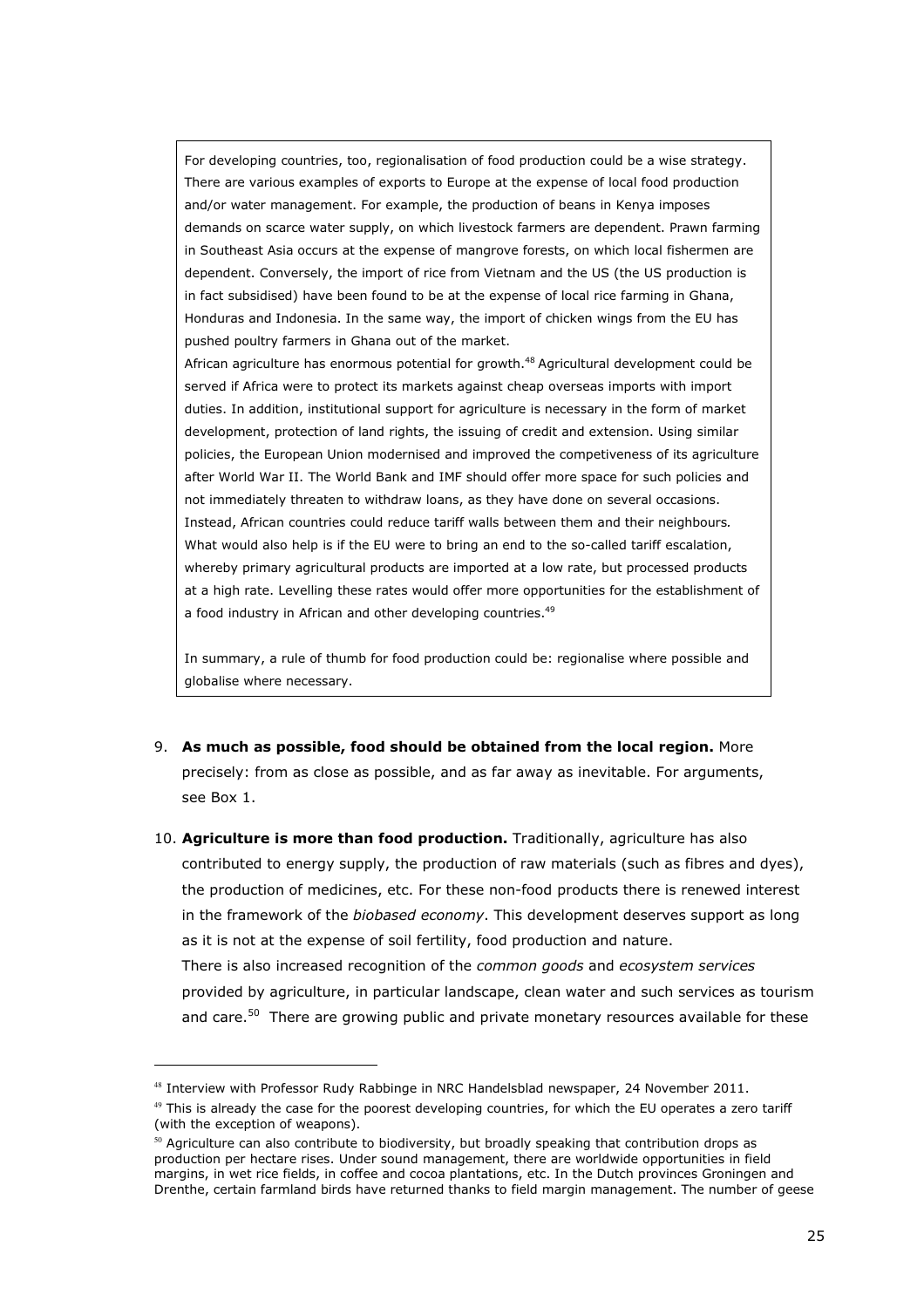elements. This development also deserves support, all the more because it establishes new links between food production and society. With that in mind, multifunctional agriculture also has better opportunities as the distance between producers and consumers is reduced. Individuals feel most involved in their own regional landscape.

- 11. External costs, in particular environmental costs, should be integrated in the prices of agricultural products. This could help make sure that the market mechanism does not result in a race to the bottom but rather a race to the top. Internalising costs can be difficult on a global scale, but is possible within the EU.
- 12. Agricultural markets must be protected to the level required for sustainability. First, this is favourable for the essential relationships between producers and consumers. Second, we must prevent a situation in which markets where external costs are internalised in the prices are swamped with cheaper products from countries where this is not the case. Both global and regional treaties (for example with the Mercosur countries<sup>51</sup>) must be assessed on this point, naturally in both directions. Developing countries must be given an opportunity to protect their farmers through import restrictions against invasions of cheap products from rich countries.<sup>52</sup>
- 13. The position of farmers in the chain must be strengthened. This for example calls for more transparency in margin distributions in the chain and adjustments to competition law so that market parties are given more freedom to establish pricing agreements in favour of a more sustainable production method.
- 14. Greater coherence is required between the policy fields of agriculture, food, the environment, nature, energy and public health. This applies both to the Netherlands and the EU. For example: the reduction of antibiotics can contribute to animal health, the environment, food safety and public health. A varied menu can contribute to health, to biodiversity, the resilience of agriculture and to landscape variation. And less meat and dairy consumption can contribute to health, energy saving, the environment, climate and the preservation of nature areas.
- 15. More research, information and education is needed on the aforementioned relationships and systems and healthy consumption patterns. Knowledge of these subjects must be integrated in regular education. Research should not only integrate multiple disciplines (ecology, economy, social and nutritional sciences) but should also

on grassland and arable land has also increased considerably, to such an extent in fact that they have become a pest to farmers and to Schiphol airport. For a worldwide overview see: W. van der Weijden, P. Terwan and A. Guldemond 2010. Farmland birds across the world.

<sup>&</sup>lt;sup>51</sup> Mercosur: Brazil, Argentina, Uruguay, Paraguay and Venezuela.

 $52$  In the WTO, developing countries have space to protect their farmers against cheap imports, but if they wish to make use of those freedoms, they are often whistled back by the World Bank and IMF. A. Paasch et al. 2007. Trade Policies and Hunger - The impact of trade liberalisation on the right to food of rice farming communities in Ghana, Honduras and Indonesia. Ecumenical Advocacy Alliance, Geneva.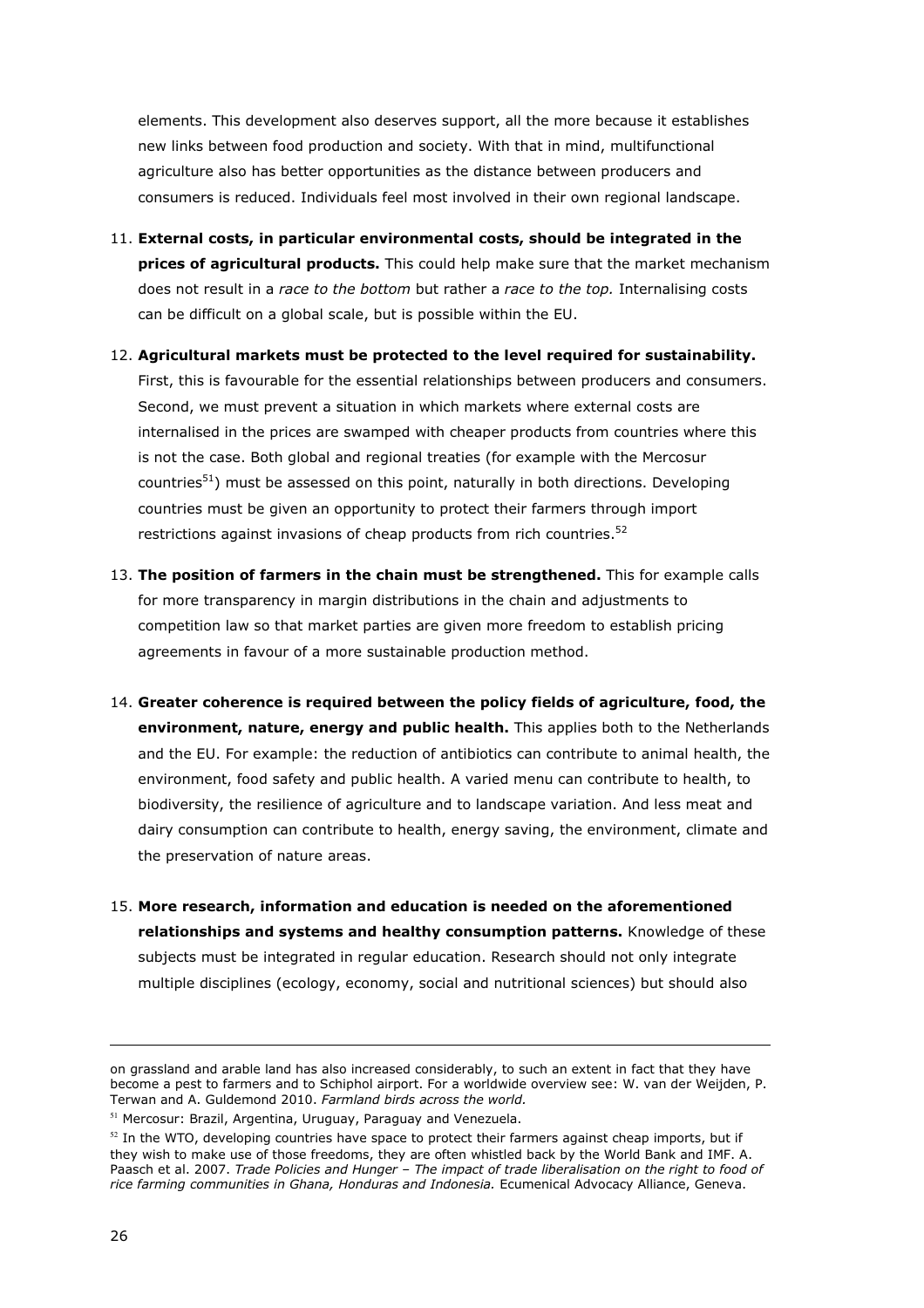focus on the links in the food chain<sup>53</sup>. A larger proportion of research will have to take on an interactive character, with participation by farmers and the general public. Also in research, diversity is essential, and above all diversity in visions and connected production systems and food chains investigated.

### Objectives and resources of the Council

Given these principles, the Council views its task as contributing to the coherent development of integral sustainable agriculture and healthy nutrition. The Council wishes to do this by:

- 1. **Increasing awareness** of the relationship between sustainable agriculture and healthy nutrition via publications, debate, education, information and advice;
- 2. Promoting research in support of this development. For an initial research agenda, see the next paragraph;
- 3. Promoting networks, practice and policy that contribute to this development;
- 4. Any other suitable means.

i<br>I

As its first specific activity, the Council has drawn up a research agenda.

 $53$  Such integration was recently urgently called for by the Standing Committee on Agricultural Research of the European Commission. See: The 3rd SCAR Foresight Exercise 2011, Sustainable food consumption and production in a resource-constrained world.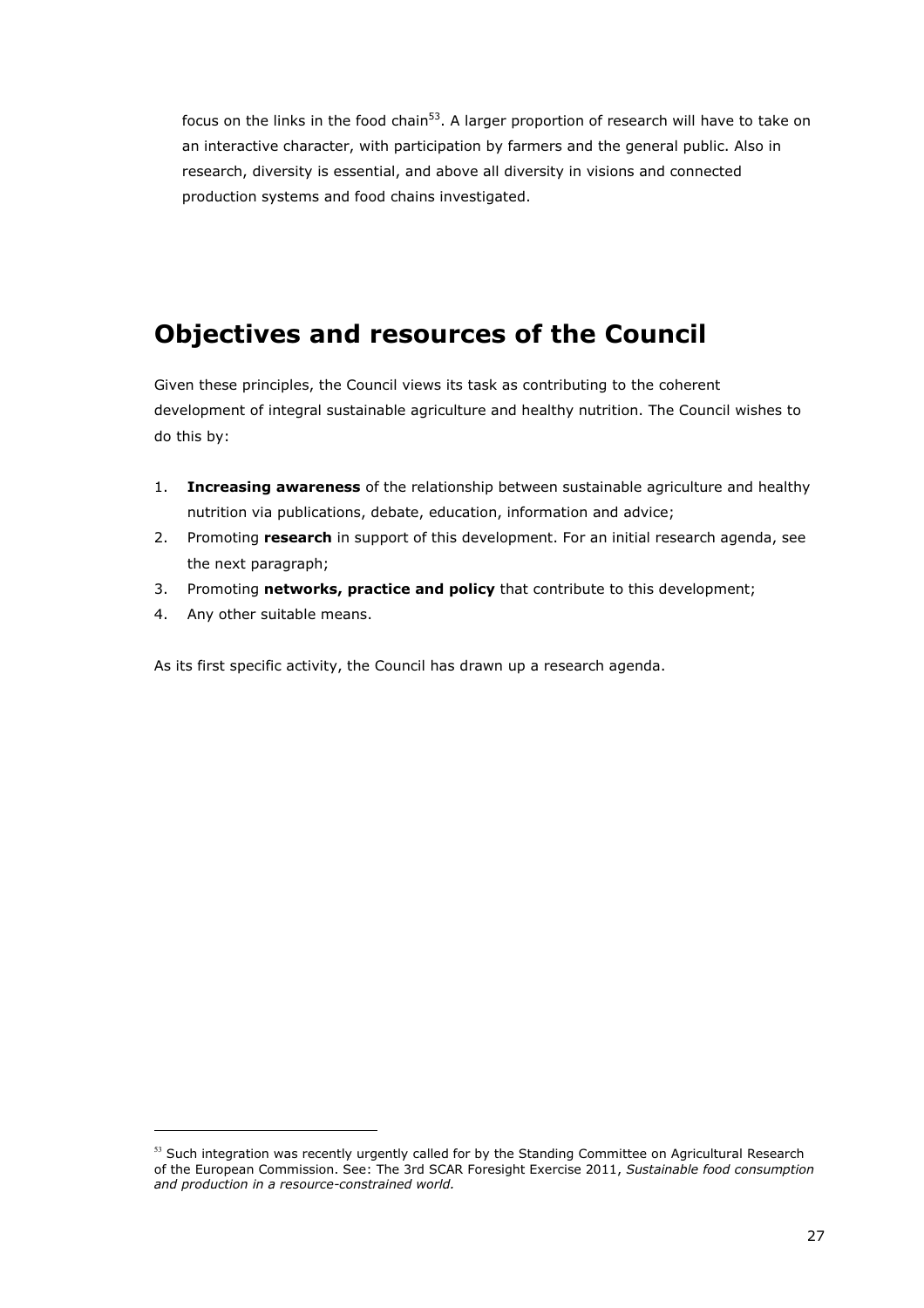### A research agenda for integral sustainable agriculture and nutrition

Below, the Council presents a number of questions for research:

#### 1. Agro-ecological relationships

- How do biodiversity and the resilience of the soil affect the health of crops and livestock, the quality of food and the health of the consumer? Can modern growing systems such as hydroponics achieve a sufficiently high level of resilience?
- Conversely: what are the effects of biological and socio-cultural **diversity of diets** on sustainability, resilience and health of soil, crops, livestock and consumer?
- Which natural mechanisms can (better) be used to make agro-ecosystems more self-regulating? And how can that use be promoted?

#### 2. Social relations

- What is necessary and possible to recover or improve relationships between consumers and food? What are the effects of those relationships on the eating behaviour of the consumer?
- As above for the relationship between consumer and farmer?
- As above for the relationship for the relationship between farmer, livestock and agro-ecosystem?
- Which methods of communication are most suitable? There is already plenty of experience with labels but less with blogs, websites, webcams and social media. Are these applicable only in short chains or also in long or even global chains? Are intermediary players in the chain an obstacle or can they in fact contribute to transparency and communication? How can tracking and tracing, as increasingly implemented within the food chain for food safety, also help bring food out of anonymity, give it a face and a story, and make it more sustainable?
- What effects can be expected from restored or improved relationships on the minds and actions of consumers and farmers? Will they feel more responsible for one another and the ecosystem? What are the effects on farm management, on eating habits, health and wellbeing?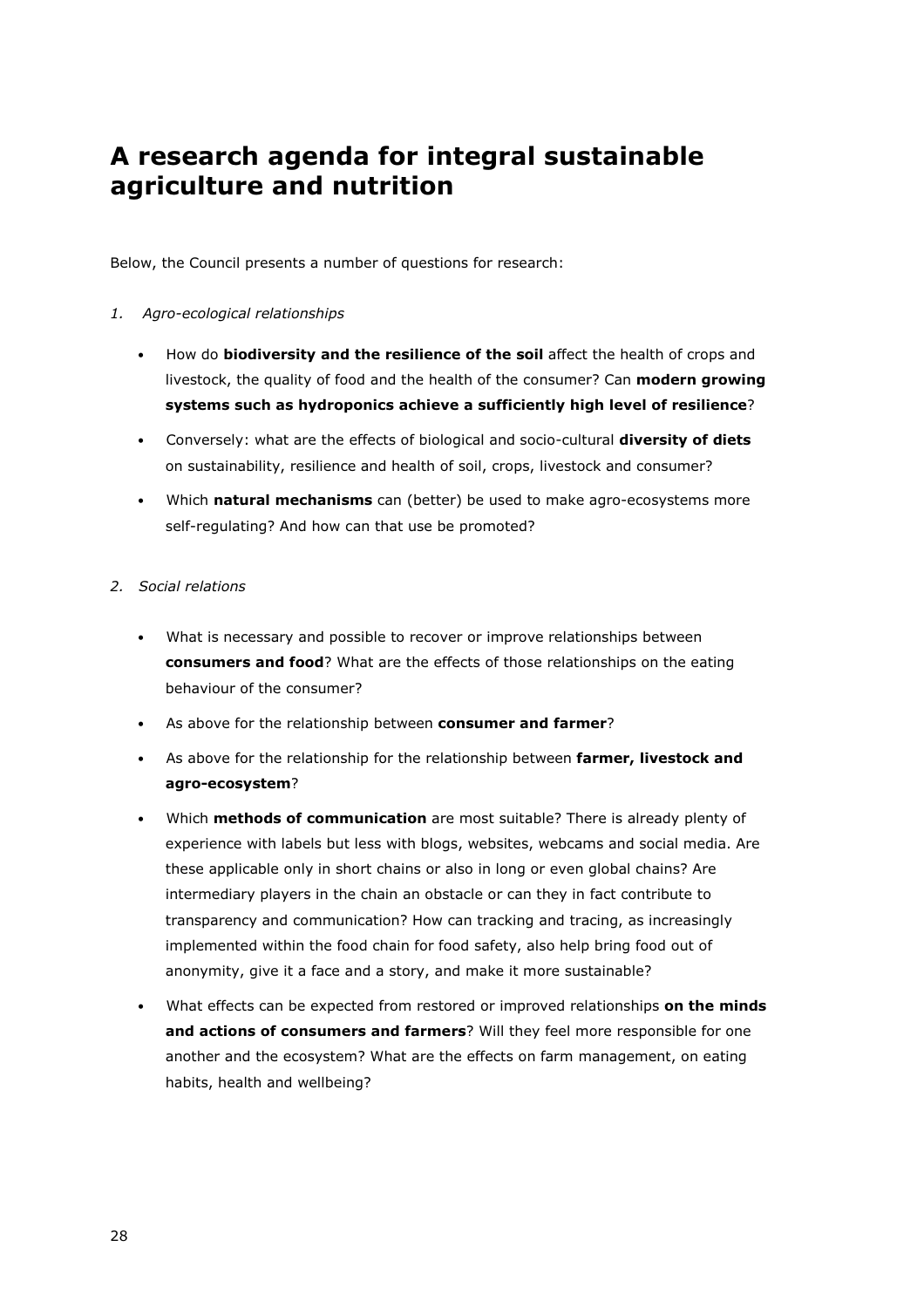#### 3. Institutional relationships

- What role do *intermediary stakeholders* play between farmer and consumer in the development of the agricultural system and the food chain, including input industries (pesticides, feed, fertiliser, veterinary drugs), banks, accountants, cooperatives, food industry, retail and research? Where do they contribute to alienation and where to establishing links? What changes are needed in these areas to improve opportunities for sustainable agriculture and healthy diet?
- How can the margin distribution in the chain be made more fair, in combination with further steps towards sustainable agriculture?
- Which **institutional changes** are needed to promote an integral approach, relationships, diversity, resilience and innovations? Possibilities include changes in networks, organisations for chain management, financial incentives, regulations, agricultural policy and trade policy. The current institutions are still single-mindedly focused on economies of scale, cost price reduction and uniformity.
- How can a tunnel vision in research in particular within the domains of agronomy, ecology and nutritional sciences - be overcome?
- How can knowledge of systems, relationships, resilience and sustainability be integrated in curricula in agricultural, biological and nutritional scientific education?

Answering these questions could make an important contribution to integral sustainable agriculture and nutrition, based on respect and mutual relationships between consumers, farmers, livestock and ecosystems.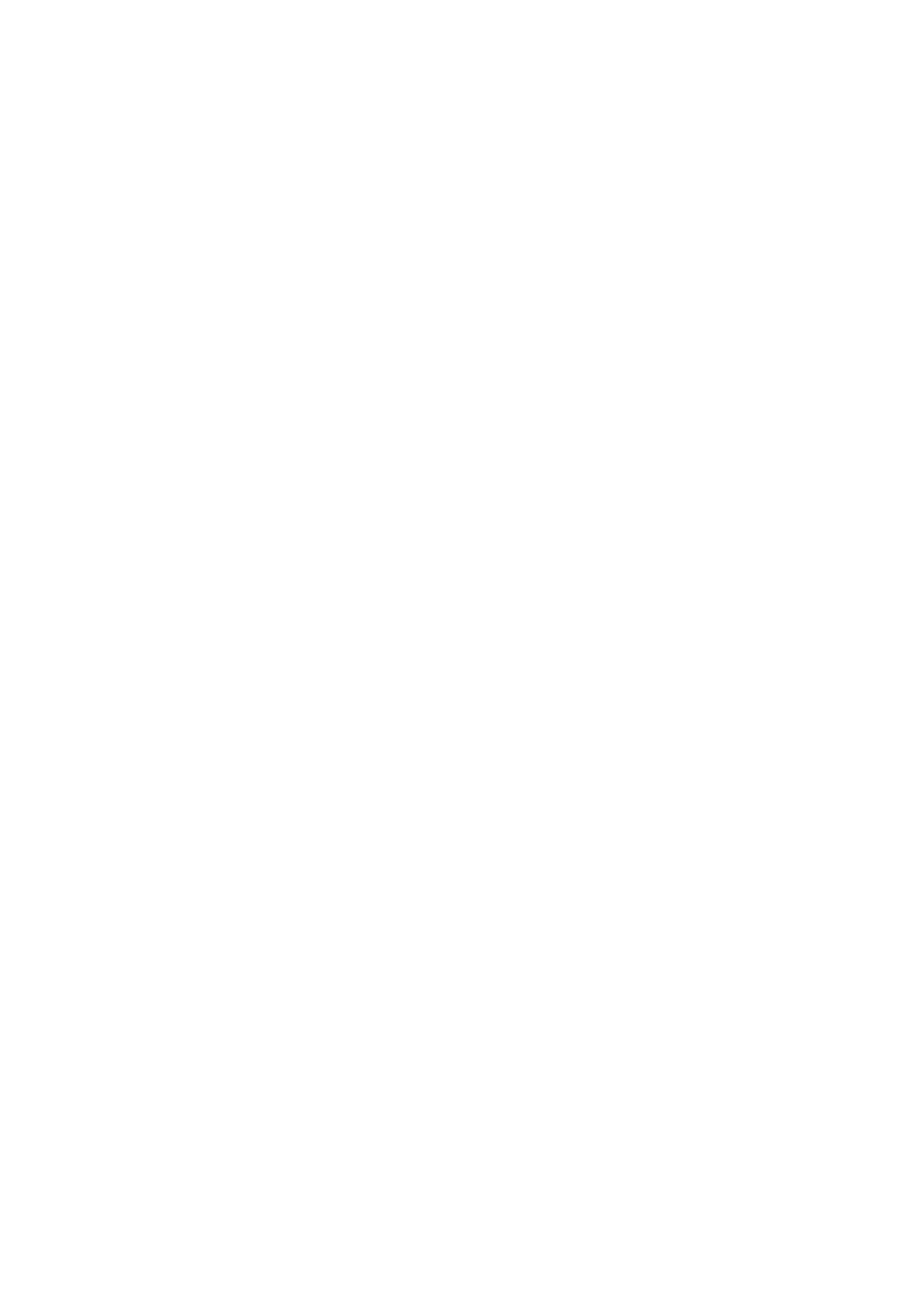# Appendices

The appendices contain specific examples to illustrate the outline, and the more abstract analysis and vision of the RIDL&V. These examples are very concise and have been written in simplified language, leaving out details and nuances.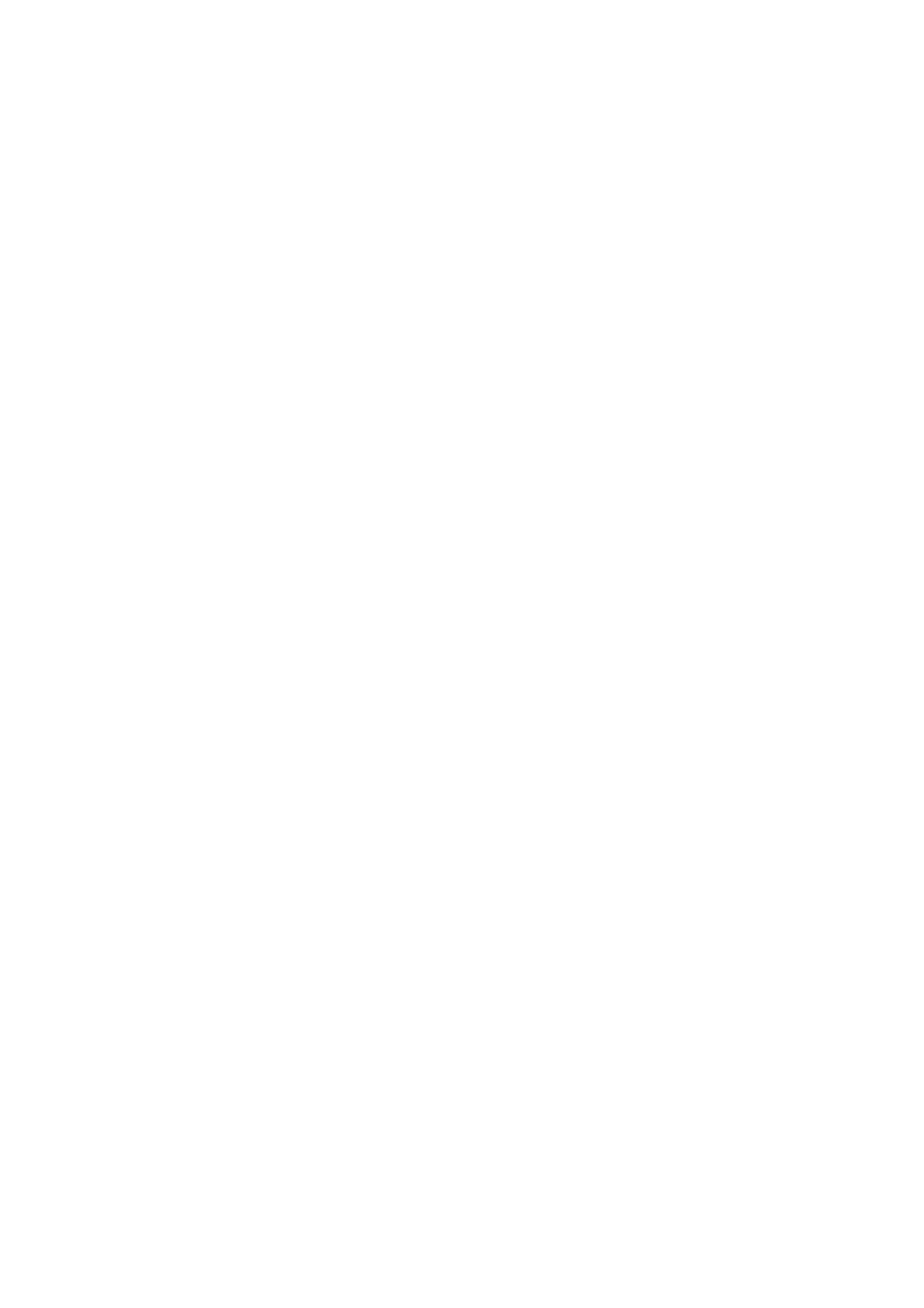### Appendix 1 Damage to health, nature and agriculture itself from mono-dimensional agriculture focused on short-term productivity

Agriculture that is merely oriented on short-term productivity can harm public health, nature and agriculture itself. Below we give a number of examples.

#### Economies of scale in livestock farming

Economies of scale are still encouraged by the Dutch government and banks as an important strategy for livestock farming for saving costs and ensuring continued survival. In this way, ever larger breeding grounds for viruses and bacteria are created. The result is increased threat of infection, increased use of antibiotics and vaccinations, and the occurrence of new, more virulent pathogens. A recent example is a new variant of Coxiella burnetii, the bacteria causing Q-fever, that succeeded in spreading rapidly in the Netherlands between 2007 and 2010 as a result of growth and scale enlargement of goat farming. Approx. 3,500 people became ill, 14 of whom died.

Another effect of economies of scale is standardisation, whereby diversity in the ecosystem and in products is perceived as increasingly burdensome. This development is at the expense of the resilience of the system, the attractiveness of the landscape and the choices available to the consumer.

#### **Antihiotics**

i<br>I

Antibiotics are not only used curatively to make sick animals well, but also preventively to stop them becoming sick, to accelerate growth and hence to increase production. In the Netherlands, use of antibiotics has grown explosively over the past 10 years. It is not uncommon for a poultry farmer who discovers a handful of sick animals to immediately administer antibiotics via the drinking water to the complete stock of 10,000 animals.

This development has meant that more and more types of bacteria have become antibiotic-resistant. This represents a serious health risk to the livestock, the livestock farmer and the consumer. In the Netherlands, a pig farmer admitted to hospital is placed in isolation because he represents a risk to doctors, nursing personnel and fellow patients. In certain villages, the children of pig farmers are becoming socially isolated. Multi-resistant ESBL bacteria from the poultry industry have not only been discovered in chicken meat, but also – via manure and surface water – in vegetables and fruit.<sup>54</sup> This is not only a direct but also an indirect health risk: it can have negative consequences for the consumption of fruit and vegetables, which on average is already at a lower than healthy level.

Antibiotics also negatively influence the diversity of intestinal flora in humans. Intestinal flora play an important role in the control of pathogenic bacteria. As diversity decreases, the flora are believed to be less capable of resistance, thereby increasing the risk of infections.<sup>55</sup> This probably applies in equal measure to the intestinal flora of animals and the rumen flora of ruminants. In the human body, recovery of diversity in intestinal flora requires at least two months.

 $54$ ESBL is a variety of the commonly occurring intestinal bacteria E. coli. Another strain, the virulent EHEC bacteria, was discovered in spring 2011 in vegetable sprouts in Germany and France. It contaminated more than 4,000 people and led to 49 deaths. According to the EFSA, this was probably imported with one or more batches of fenugreek seeds from Egypt. Contamination there probably took place through contact with animal or human faeces. Even in the latter case, livestock could have been the primary source. The multi-antibiotic resistant *Klebsiella pneumoniae* bacteria, that recently led to deaths in the Rotterdam Maasstad Hospital, was probably imported by a patient who had been hospitalised in a foreign hospital, and may there also have originated from livestock farming. K. pneumoniae is common in dairy farming, also in the Netherlands, and multi-resistant strains have for example been found in turkeys, beef cattle and chickens in the US ((Journal of Food Protection 2005 68: 2022-29).

 $55$ Microbiologist Prof. W. de Vos, cited in: N. Beintema, De darmflora bedreigd [Intestinal flora under threat<sub>1</sub> NRC Weekend 5 November 2011.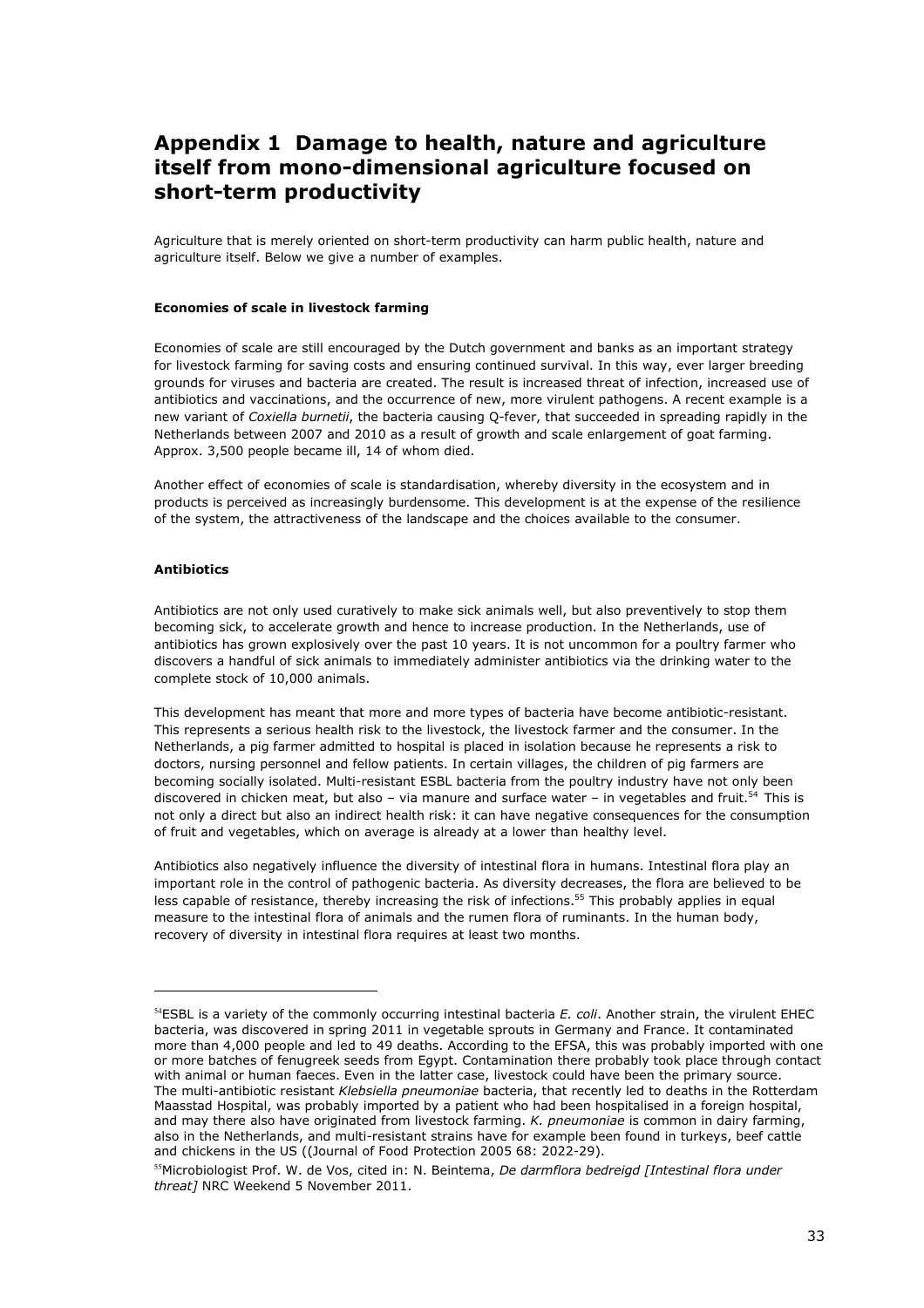It further seems unavoidable that the use of antibiotics will also – indirectly – affect soil life. Little is known as yet on this subject, but it has been noted that resistant bacteria also occur in the soil.<sup>56</sup> It is also a known fact that cow manure containing antibiotics integrates far more slowly into the soil, and results in less biodiversity, including less food for meadow birds.<sup>57</sup> American research has also demonstrated that the antibiotic chlorotetracycline, if entering the soil via manure, can be absorbed by the crop and hence return to the food chain.<sup>58</sup> It seems feasible that it could also enter animal feed via this route. This implies additional risks for resistance development, and hence for the human and livestock health.

#### Meat and bone meal

Offal from slaughterhouses has for centuries been used in pig feed. In the 1980s, the British government decided to also allow its use for cattle feed. This is unnatural, since cattle are strict herbivores. Cattle rapidly started to become ill from BSE and subsequently a number of consumers who had eaten beef from contaminated animals also died. The cause, it emerged, was not viruses or bacteria but proteins, so-called prions. The total damage to the economy amounted to several billion euros and is still rising. The British government and the EU responded with a total ban on the use of meat and bone meal in cattle feed.

European cattle feed manufacturers then went in search of a new, protein-rich alternative: soybean. The import of soybean rose by 50% between 1999 and 2007. This went hand in hand with huge ecological damage; estimates suggest that approximately 10 million additional hectares of savannah and rainforest were reclaimed in South America.<sup>59</sup>

In this way, lack of respect for the (herbivore) animal led to damage to public health and extreme damage to livestock farming, the economy and the natural habitats overseas.

#### Fungicides

In arable and market gardening, fungicides are used on a large scale. As a result, certain types of fungus have become resistant to certain fungicides. Over the past few years, for example, resistant strains of the fungus Aspergillus fumigatus have increasingly been found in hospitals. These fungi are resistant to azoles. It is true that these same agents are also used in hospitals themselves and in domestic products such as soap, disinfectants and paint, but in far smaller quantities. Hence, the likelihood of resistance originating there is relatively small. The fungus has been identified at various locations in the environment, including in compost. One estimate suggests that on average one patient a week dies from this fungus in the Netherlands.<sup>60</sup>

Fungicides can also kill useful fungi, in particular mycorrhizas, root fungi that are able to promote the growth and robustness of crops. They can therefore weaken the resilience of the crop.

#### Insecticides

ł

It was already determined in the 1950s that insects can become resistant to DDT and other insecticides. As well as environmental damage, this was one of the reasons for halting the use of DDT.<sup>61</sup>

<sup>&</sup>lt;sup>56</sup> C.W. Knapp et al. 2010. Evidence of increasing antibiotic resistance gene abundances in archived soils since 1940. Environmental Science and Technology 44: 580–87.

 $57$  K. van Veluw 2011. Binnen vijf jaar is een antibiotica-arme sector haalbaar [A low antibiotic sector can be achieved within five years]. Ekoland 6-2011: 14-15.

<sup>&</sup>lt;sup>58</sup>K. Kumar et al. 2005. Antibiotic uptake by plants from soil fertilised with animal manure. Journal of Environmental Quality 34: 2082-85.

<sup>&</sup>lt;sup>59</sup> Elferink, E.V., S. Nonhebel and A.J.M. Schoot Uiterkamp 2007. Does the Amazon suffer from BSE Prevention? Agriculture, Ecosystems and Environment 120: 467-69.

<sup>&</sup>lt;sup>60</sup>J.W.M. van der Linden et al. 2011. Clinical Implications of Azole Resistance in Aspergillus fumigatus, the Netherlands, 2007-2009. Emerging Infectious Diseases 17: 1846-54.

 $61$  It is also possible for a pest to become resistant to a natural enemy, but then the enemy itself – via the same evolutionary mechanism – may sooner or later break down that resistance.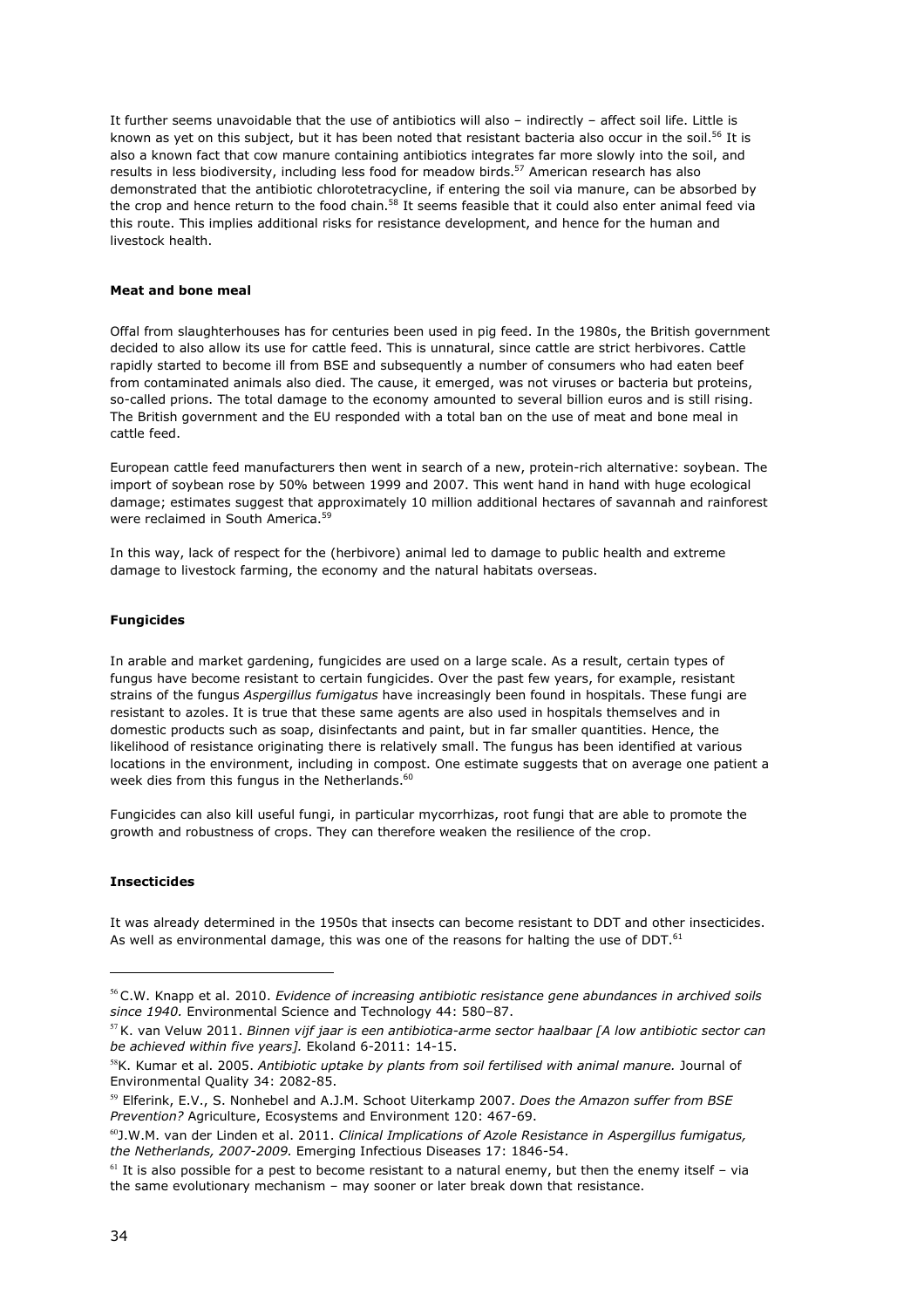In arable and market gardening, a new class of insecticides has been in use since 1991: neonicotinoids. These are extremely effective. They are persistent agents that may have contributed to the decline in the honeybees and other insects. This in turn backfires on agriculture itself since bees are important pollinators of many crops including apples, cauliflower and onions. Neonicotinoids therefore weaken the self-regulating capacity of the agro-ecosystem.

#### Worming agents

Over the past few years, strains of gastrointestinal worms in cattle have been identified that are resistant to worming drugs. The same applies to agents used to tackle coccidiosis in poultry. Such evolutionary responses are often only a matter of time. New agents are rarely, if ever, placed on the market. In addition, repeated use of worming agents disrupts the diversity of useful insects and as a result the decomposition of organic matter in the manure and soil.<sup>62</sup>

#### Fertilisers and pesticides

It has been determined in England that the levels of phosphorous, copper and iron in vegetables, fruit and meat have dropped considerably between 1940 and 1990. The same applies to the level of selenium in products from certain areas.<sup>63</sup> This is all the more relevant because information from the Dutch National Institute for Public Health and the Environment reveals that on average, food eaten by the Dutch population contains insufficient phosphorous, copper and selenium, and the risk of iron deficiency is fairly large in growing children and pregnant women. The explanation for the decline in level seems partly to be one-sided fertilisation, and partly the use of other cultivars.

Fertilisation and crop protection can also have negative effects on the levels of antioxidants in vegetables. High nitrogen levels reduce the levels of "defensive" antioxidants, secondary metabolites produced by the plant to defend against natural enemies. Conversely, organic agriculture -which uses no artificial fertilisers – has higher levels of antioxidants..64 Also in the Netherlands, it has been determined that vegetables from organic farming on average contain higher levels of antioxidants than those from "mainstream" agriculture.<sup>65</sup> This can possibly be explained from the fact that organic farmers use little pesticides. Hence the crop needs more defensive metabolites.

Another disadvantage of high nitrogen addition is that crops have more problems from lice. As a result, farmers often turn to insecticides.

#### Fine dust particles

i<br>I

Livestock farming is a major source of fine dust, bacteria and endotoxins. This represents a health risk to livestock farmers and local residents. For that reason, the Dutch municipal health services (GGD) recently suggested maintaining a minimum distance of 250 metres between (new built) intensive livestock farms and housing.<sup>66</sup>

 $^{62}$ A.B.A. Boxall et al. 2003. Are veterinary medicines causing environmental risks? Environ Sci Technol 37: 286A–294A; Geiger et al. 2010. Persistent negative effects of pesticides on biodiversity and biological control potential on European farmland. Basic and Applied Ecology 11: 97-105.

 $63$  D. Thomas 2003. A study on the mineral depletion of the foods available to us as a nation over the period 1940 to 1991. Journal of Nutrition Health and Aging 7: 85-115.

 $64$  K. Brandt et al. 2011. Agroecosystem Management and Nutritional Quality of Plant Foods: The Case of Organic Fruits and Vegetables. Critical Reviews in Plant Sciences 30: 177-97.

 $65L$ . van de Vijver et al. 2009. Voedselkwaliteit, veiligheid en gezondheid van biologische producten – Update van de literatuur [Food quality, safety and health of organic products – Update of literature]. Louis Bolk Institute and Rikilt. Organic products also have other nutritional pluses: more vitamin C, less fungal toxins, less nitrate and less residues of pesticides. Organic milk contains more omega-3 and CLA fatty acids. On the other hand, organic grain contains less proteins, but of better quality, while eggs from organic chickens contain more dioxins as a result of their free range habitats.

 $66$  http://www.ed.nl/specials/veehouderij/9713141/GGD-250-meter-afstand-tussen-huis-en-stal.ece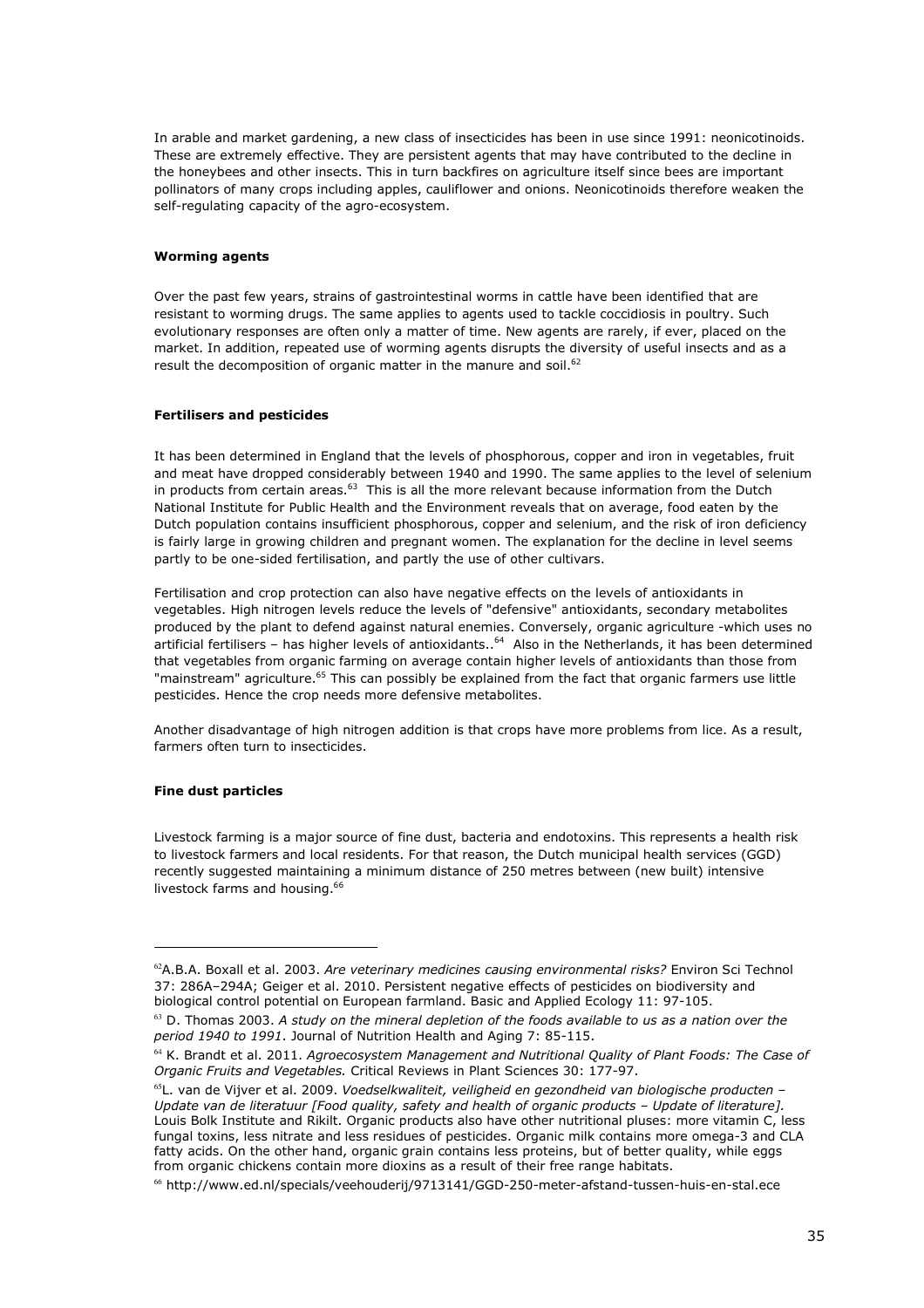#### Narrowing spectrum of crops

The diversity of crops for consumption has been reduced. From a historical viewpoint, people have consumed some 80,000 edible varieties, 3,000 of which are widespread. With the development of agriculture 10,000 years ago, that spectrum has shrunk drastically. Agriculture increased the quantity of food but reduced its diversity to a handful of crops. This may help explain why people grew less tall (and probably less healthy) in the transition period .67 It is for example conceivable that in addition to infectious diseases<sup>68</sup>, food-related chronic diseases have increased as a result of reduced or one-sided consumption of fruit and vegetables.

Over the course of the centuries, the spectrum of crops has widened enormously, but over the past century increased paucity seems to have returned. This at least applies to the US, where today twothirds of all calories consumed originate directly or indirectly from just four crops – maize, wheat, rice and soybean. The question is whether Americans are able to obtain all their essential nutrients from such a one-sided menu.<sup>69</sup>

Apart from that, it seems obvious that economies of scale and monoculture have narrowed the biodiversity in agriculture and made agriculture more vulnerable to epidemics of contagious plant diseases.

#### Gene technology

Gene technology in principle offers possibilities for more productive, efficient and resilient crops. On the one hand, "genomics" can accelerate traditional plant breeding. By using molecular markers as a selection tool, breeders can select very specifically for individual characteristics, without having to wait until the plant has matured. This technique has been broadly accepted. On the other hand, genetic modification (GM) makes it possible to insert a desired gene (related to a plant trait) directly from the genome of a different species into the genome of the plant. This technique is controversial, because natural crossing barriers are broken and because the uncertainties and biosafety-risks are considered to be larger than with traditional breeding. There is also resistance among many consumers and – whether justified or not – concern about possible health risks of GM food.

Furthermore, GM technology is broadly controlled by multinationals, supported by patents. This is a threat to innovation by plant breeders, and as a result may be at the expense of crop diversity. In the long term, that could then be at the expense of productivity, efficiency and resilience of agriculture. The livestock sector also runs similar risks.

GM is above all applied in crops that can be grown on a very large scale with just a few varieties such as cotton, maize and soybean. The result can be undesired resistance among other species. The large-scale spraying of Roundup Ready soy with the herbicide glyphosate (Roundup) has for example led to the occurrence of glyphosate-resistant weeds that are more difficult to tackle. It also recently emerged that maize root beetles in Iowa have become resistant to the transgene Bt-maize, leading to crop damage. The occurrence of such resistances is often only a question of time; that is simply how evolution works. Because marker-based breeding takes far less time and money than the development and marketing of a GM crop, the argument of a large scale use is a less urgent condition here.

 $67$  Lucas Reijnders 2005. Eetpatronen - De evolutie van ons eetgedrag [Eating patterns - The evolution of our eating behaviour].

 $68$  The development of agriculture went hand in hand with the emergence of the cities, where infection levels were high. See: J. McNeill 1998. Plagues and peoples.

 $^{69}$ M. Pollan, 2008. In defense of food. Strictly speaking, such macro-figures do not actually say much about the diversity of the menu of the modal consumer. More detailed research is required.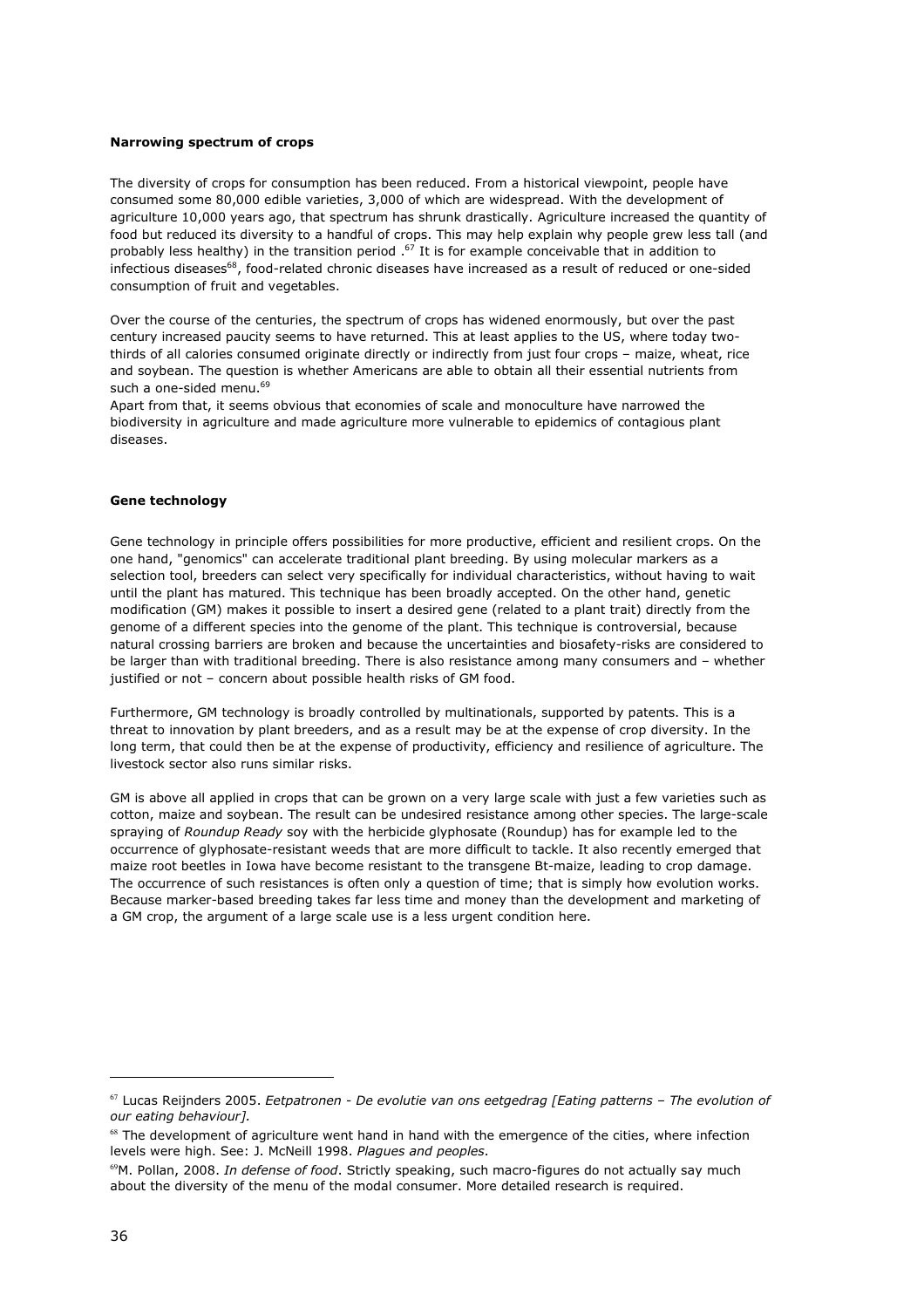### Appendix 2 Partial solutions can have adverse effects on sustainability

#### Fish consumption

Food experts have reached the conclusion that the majority of consumers eat too little fish, above all because of the essential omega-3 fatty acids contained in fish. The recommended standard is to eat fatty fish twice a week. However, if the whole world were to do this, global fish stocks will rapidly become exhausted. The alternative is to massively expand fish farming, but that engenders risks in terms of eutrophication, disease levels, use of antibiotics, etc. It would appear more sensible to produce omega-3 fatty acids using algae.

#### Bio fuels

More and more countries are attempting to reduce the consumption of fossil energy in order to become less dependent on import and/or to reduce the emissions of the greenhouse gas CO<sub>2</sub>. Simultaneously, attempts are also being made to support farmers' income. One of the alternative sources is biofuel from energy crops such as sugar beet (Brazil), maize (mostly in the US) and rapeseed (mostly in the EU).

However well-intentioned, this method is often relatively ineffective. With most energy crops, the energy balance is barely positive. The emission of greenhouse gases is also barely reduced or even increased. In addition, energy crops in certain regions are in competition with food, feed and nature. For that reason, calls are being sounded for "second generation" biofuels extracted from organic waste. This too could, however, be harmful to sustainable agriculture, because a proportion of organic waste is needed to maintain soil fertility levels. Biogas production from animal manure is at the expense of the carbon content of the manure, and thereby can be at the expense of the organic matter in the soil.

#### Concentration of livestock farms

Many Dutch nature areas are overloaded with ammonia from livestock farms in the local vicinity. For that reason, some provinces have created Agriculture Development Areas (LOGs). Livestock farmers are encouraged to relocate their farms from close to nature areas to one of these LOGs.

This policy can indeed unburden nature areas, but has two side effects:

- In the LOGs, the farms cause additional air pollution (odour nuisance, fine dust, ammonia) and increased road traffic. In various regions, the local population is opposed to the introduction of these farms.
- Veterinary infection pressure increases because the farms are brought closer together, and the manageability of contagious animal diseases is reduced. This is a risk to livestock farming and public health.

Put briefly, partial solutions are not always effective and can generate unwanted side effects for agriculture itself, for public health and for nature.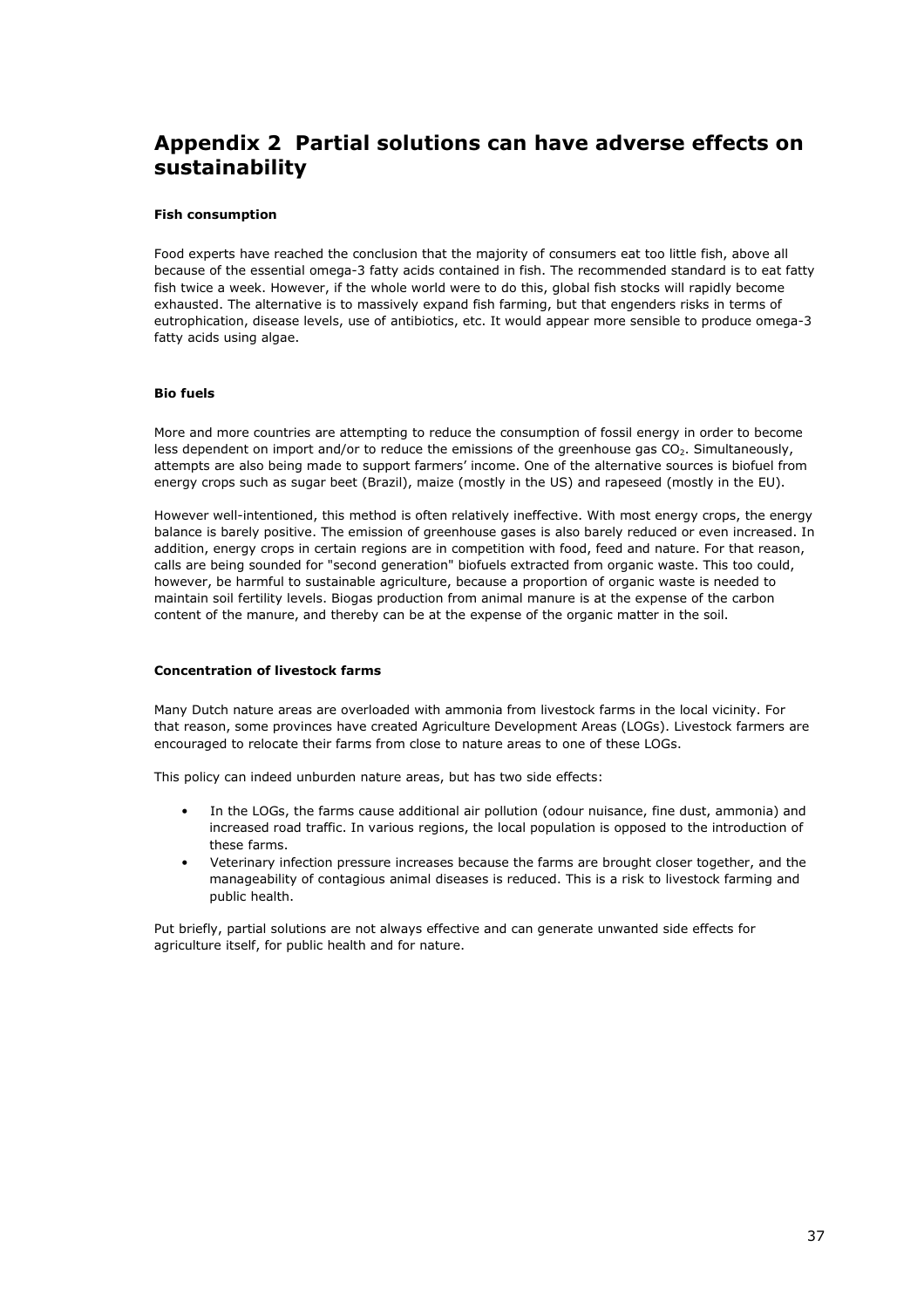### Appendix 3 Natural partners of the farmer

In crop protection, nature (diseases, pests, weeds) is often treated as an enemy or competitor. This is partly justified and understandable. However, nature is not only a Pandora's box, but also a treasure trove of potential partners. More understanding of this fact has emerged over the past few decades. We provide a few examples.

#### Natural antagonists $70$

Every organism has natural enemies. Crops and livestock are permanently under attack by pathogens and pest organisms. For that reason, agriculture and livestock farming are not possible without disease and pest regulation. For 120 years, active use has been made of the fact that pathogens and pest organisms have their natural enemies, too. For farmers, these are potential natural partners.

A wide range of organisms have been deployed: insects, predatory mites, fungi, viruses, bacteria, birds, etc. Worldwide, on 7000 occasions, species from other regions have been introduced; of these 10% have proven effective. In addition, 170 species have been produced on a commercial basis for the regulation of more than 100 diseases and pests on a total 350 million hectares (10% of the global area of land under agriculture). The total economic value of all natural biological pest regulation delivered by ecosystems is estimated at \$400 billion per year.<sup>71</sup> In addition, there are contributions to food security, food quality, the environment, biodiversity and the maintenance of other ecosystem services.

As compared to chemical pest control, biological pest control enjoys lower development costs, a higher success percentage for tested agents, a better cost/benefit ratio, more specific effects, less risk of resistance and less harmful side effects.

In one area, biological pest control scores less well: the risk of unwanted bio-invasions. A recent example is the Asian lady beetle Harmonia axyridis, introduced into Europe to deal with aphids, which since then has outcompeted indigenous species of ladybird. For that reason, the admission requirements for natural enemies have been tightened up.

The potential of biological pest control is tremendous. Nonetheless, the industry is more interested in chemical pesticides because they can be patented, while there is no patent on natural enemies. It was therefore important that the Dutch government in 1990-2000 gave priority to biological and integrated crop protection in its research policy. After that time, the focus was lessened. What also fails to help is that the Netherlands no longer aims to occupy a leading role in environmental policy in Europe, but is focusing on the establishment of a level playing field. According to the CBS (Statistics Netherlands), the consumption of pesticides has in fact started to increase again: from 6.6 kg per hectare in 2004 to 6.9 kg in 2008.

In the EU, the prospects for biological pest control are favourable: the registration requirements for pesticides have been tightened up, a rising number of agents are becoming less effective because diseases and pests are becoming resistant, and supermarkets are imposing ever stricter demands on residues in fruit and vegetables. However, a new threshold was recently raised for the introduction of natural enemies from other continents: the Nagoya Protocol on Access and Benefit Sharing (ABS), signed in 2010 in Nagoya on the basis of the Convention on Biological Diversity. A country is now able to demand money for the export of useful organisms. Where necessary, governments in the EU could make financial contributions, also in the framework of innovation policy.

In the Netherlands, kestrels are used against mice, predatory mites against mites, ichneumon wasps against insect larvae, ladybirds against aphids and fungi against nematodes and insects.<sup>72</sup> Above all in

<sup>&</sup>lt;sup>70</sup>Broadly based on: J. van Lenteren 2010. Ecology: cool science, but does it help? Retirement speech Wageningen University. And: P. Leendertse, CLM, in e-mail.

 $71$ R. Costanza et al. 1997. The value of the world's ecosystem services and natural capital. Nature 387: 252-260.

 $72$  Fungi were also recently found that are effective against the type of biting midges that transmit the virus causing African horse sickness. M.A. Ansari et al. 2011. Entomopathogenic Fungus as a Biological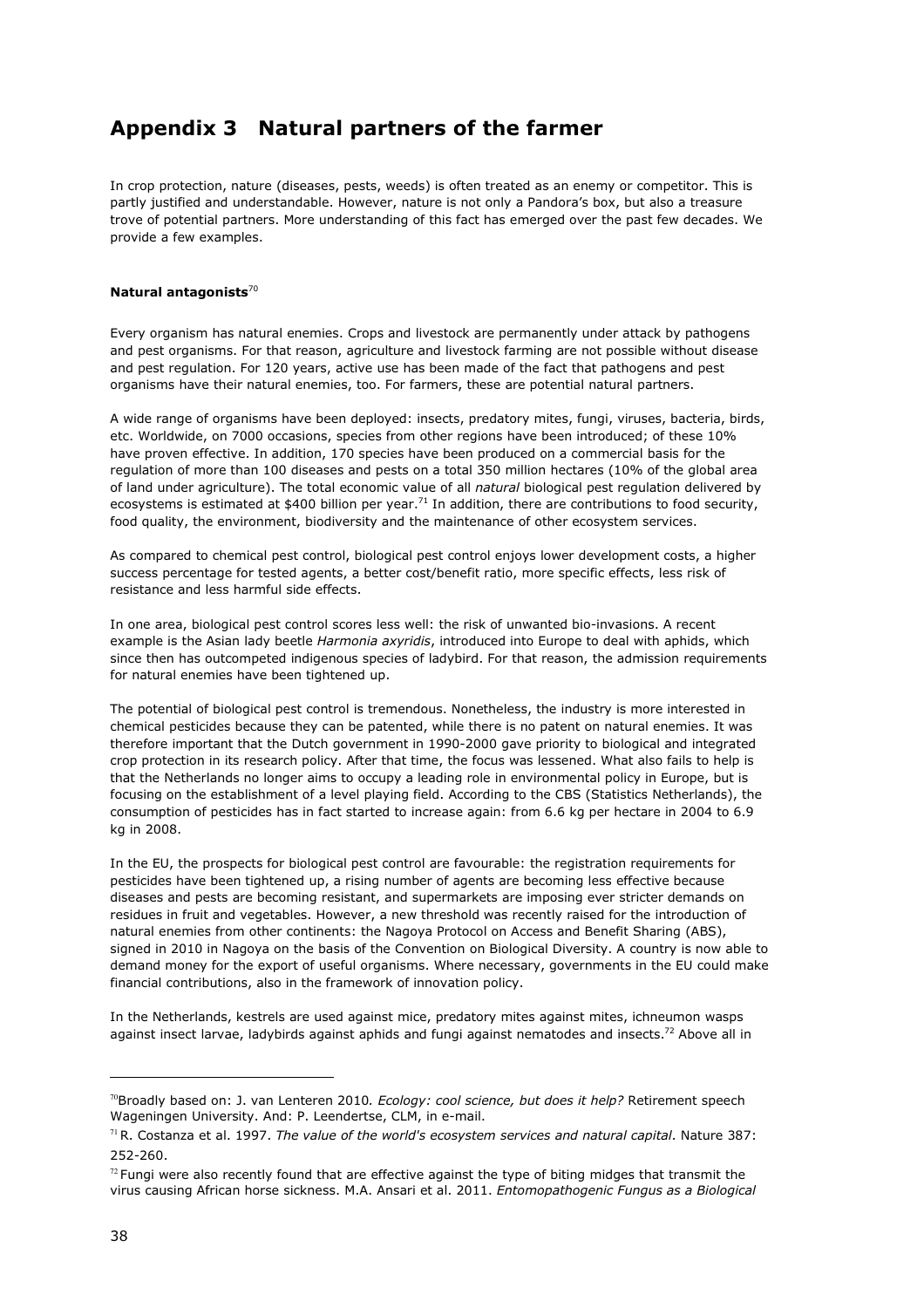greenhouses, these agents have become increasingly common. In the growing of flowering vegetables natural enemies are in fact already used in more than 90% of land under agricultural. In ornamental and tree growing, too, natural enemies could be used far more widely. Even in livestock farming, natural enemies are now being deployed, namely predatory mites against poultry red mites in chicken sheds. In the US, bacteriophages are used to tackle Salmonella in poultry farming. Investigations are underway into the possible use of phages in the preservation of food.

#### Chemical "cries for help"

Plants attacked by herbivorous insects sometimes secrete signalling agents (so-called synomones) that attract carnivorous insects. For example, cabbage plants attacked by caterpillars of the cabbage butterfly attract ichneumon wasps. This mechanism was discovered by the Wageningen-based Professor Marcel Dicke, who received the Dutch Spinoza Prize for his research. It was recently discovered that these ichneumon wasps also help the plant in another way: by making it less attractive to the cabbage moth that arrives later in the season.<sup>73</sup> There are important new opportunities for pest regulation and reduction of the use of insecticides.

#### Immune system

There are not only natural antagonists in the ecosystem but also *inside* organisms themselves: in plants, animals and man. Above all the immune system of animals and man is a remarkable example of selfregulation. There are two systems: the general, innate or "natural" system and the specific, adaptive system. For two centuries we have actively been using the specific system by vaccinating people and animals. Over the past few years, immunologists have increasingly been focusing on strengthening the general immune system. There is a world to be won when it comes to the resilience of man and livestock.

#### Insects as pollinators

Farmers are not only assisted by natural antagonists but also by natural partners of the crops. Worldwide, insects are responsible for the pollination of agricultural crops, above all vegetables and fruit. The total economic value of this "ecosystem service" in 2005 was estimated at € 153 billion, or 9.5% of the value of agricultural production for food.<sup>74</sup> In Europe alone, bees are responsible for the pollination of an estimated 84% of the 264 agricultural crops, including apples, pears, plums, asparagus, cauliflower and onions. The economic value is estimated at € 22 billion. In the Netherlands alone, the estimated value is  $\epsilon$  1.1 billion. Not only the honeybee but also numerous other bee species contribute to pollination.<sup>75</sup> We should therefore cherish bees, not damage them with insecticides.

#### Symbiotic bacteria

i,

Plants are unable to fix nitrogen from the air, but certain bacteria are able to do so. A large number of plant species, including the Fabaceae family, have initiated symbiosis with Rhizobium bacteria. The bacteria deliver nitrogen, in return for which the plant supplies other nutrients. Agricultural crops that also initiate similar symbioses include clover, lupine and soybean. Organic agriculture makes the most intensive use of these relationships, and therefore requires no artificial nitrogen fertilisers. In reverse, the use of artificial nitrogen fertiliser can halt biological nitrogen fixing.

Control for an Important Vector of Livestock Disease: The Culicoides Biting Midge. PLoS ONE 6(1): e16108. Fungi can possibly also be used against the type of midge that carries bluetongue (a disease affecting sheep, goats and cattle).

<sup>&</sup>lt;sup>73</sup>M. Kouwen 2011. Rupsenparasiet beschermt plant tegen vraat [Caterpillar parasite protects plants against attack]. Bionieuws 26 November.

 $74$ N. Gallai et al. 2009. Economic valuation of the vulnerability of world agriculture confronted with pollinator decline. Ecological Economics 86: 810-821.

 $75$ ]. Scheper et al. 2011. De relevantie van wilde bijen voor de bestuiving van landbouwgewassen [The relevance of wild bees for the pollination of agricultural crops]. De Levende Natuur 112: 124-125.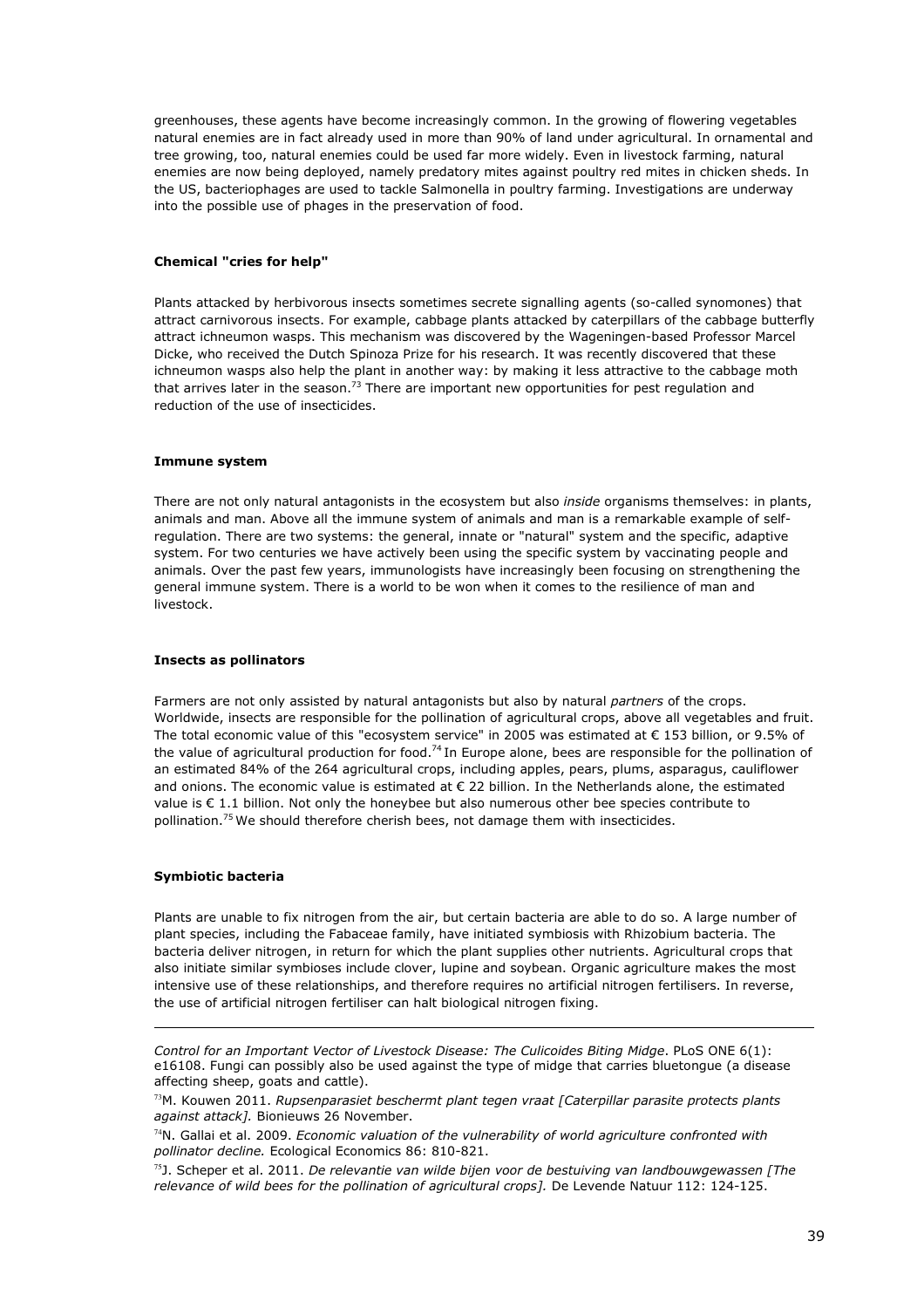Over the past few years, indications have also been found that certain bacteria – in symbiosis with plants – can tackle harmful fungi. This possibility offers interesting opportunities for making crops resistant and reducing the use of fungicides.<sup>76</sup>

#### Symbiotic fungi: mycorrhizas

Many plants live in symbiosis with root fungi, known as mycorrhizas. These fungi are able to absorb from the soil minerals such as phosphate that plants have difficulty in accessing. As a "reward", the plant delivers sugars and other nutrients.<sup>77</sup> Mycorrhizas can increase crop production, make the plant more resistant to drought and pests, and as a result can in part replace the use of pesticides. These are characteristics that are also strived for through GM technology. The fact that the agrochemical industry is more interested in genetic technology than mycorrhizas is due to the fact that GM crops are patentable, while mycorrhizas are not.

In summary: the art lies not only in excluding nature wherever necessary, but also in, wherever possible, including and activating natural partners.

<sup>&</sup>lt;sup>76</sup>Mendes et al. 2011. Deciphering the rhizosphere microbiome for disease-suppressive bacteria. Science 332: 1097-1100.

 $77$  Evolutionary biologists have often wondered why fungi do not "abuse" symbiosis by absorbing sugars but releasing little or no phosphates. The question was recently answered: parts of plant roots measure how much phosphate they receive and reward more phosphate with more sugars. Conversely, the fungi force the plant to cooperate by only delivering more phosphate once they receive more sugars. See: T. Kiers et al. 2011. Reciprocal rewards stabilize cooperation in the mycorrhizal symbiosis. Science 333: 880-882. In this way, nature has found a solution to the free-rider problem, also well-known in the economy and agricultural cooperatives.